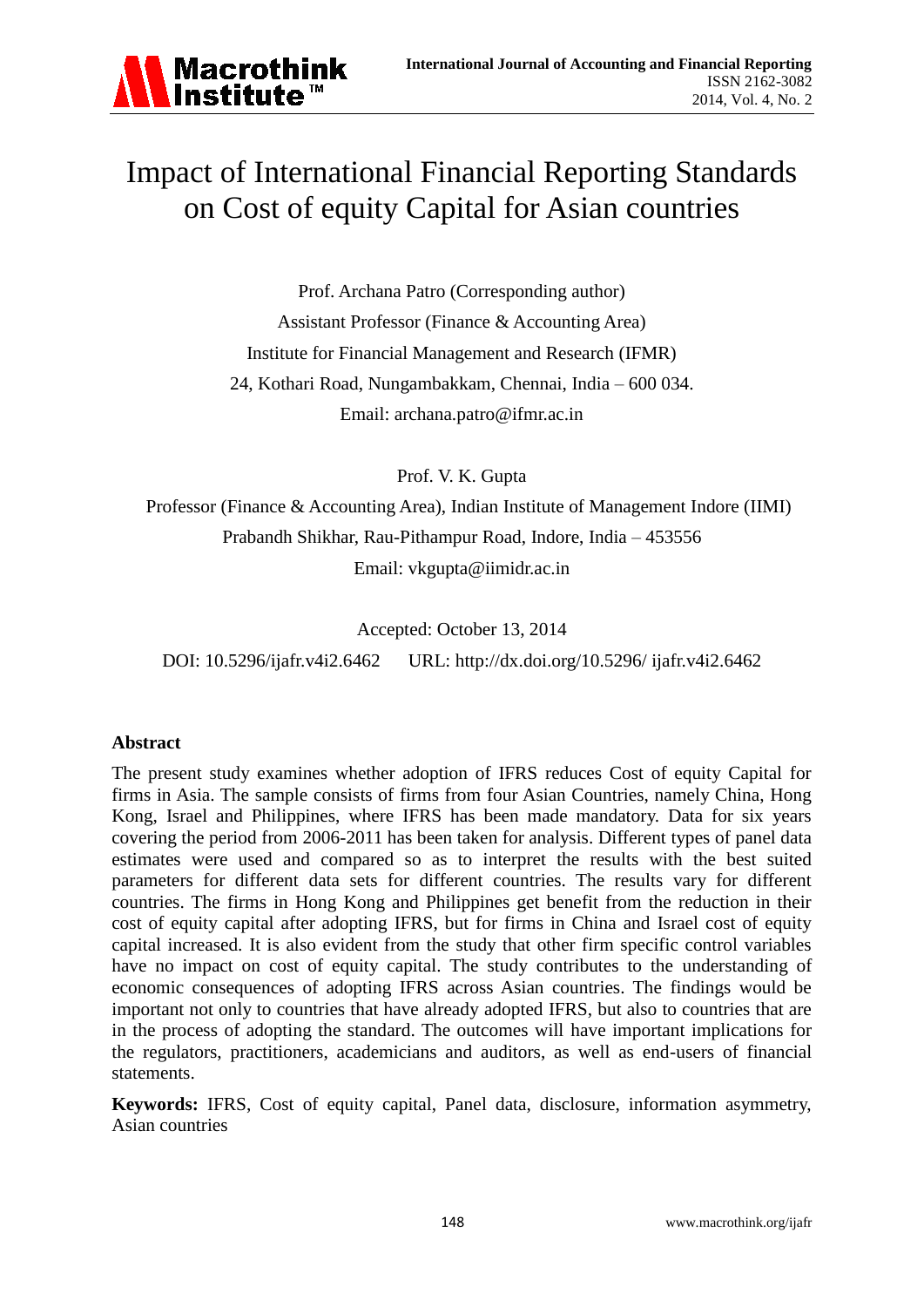

# **1. Introduction<sup>1</sup>**

The present paper is mainly motivated by the evolution of financial reporting standards over the years. The development of a new standard called International Financial reporting standards (IFRS), replacing the already existing National GAAPs in different nations have encouraged the present study to test its implications on the capital market in terms of reducing the cost of equity capital.IFRS has been accepted in many parts of the world. At present more than 140 nations have either permit or require IFRS for publicly listed companies. Almost all the European countries have adopted IFRS on or after 1 January 2005. Australia, New Zealand and Israel have adopted IFRS as their national standards. Brazil started using IFRS in 2010. Canada adopted IFRS by 2011.Mexico has adopted IFRS for all the listed companies from 2012.China<sup>2</sup>has converged its accounting standards with IFRS from 2007Hong Kong<sup>3</sup> and Philippines<sup>4</sup> have adopted national standards that are equivalent to IFRS from 2005. Beginning in 2008, most Israeli<sup>5</sup> public companies were required to adopt IFRS.Other major Asian countries have recently started the transition or are in the process of making it mandatory in near future as indicated by the years: Thailand 2013, South Korea 2012, Malaysia 2012, Indonesia 2012, Japan 2015, India 2015 (IFRS adoption by country; PwC).

Several authors have observed the consequences of adopting IFRS; they substantiate that reports under IFRS are of higher quality as compared to the reports prepared under National GAAPs in various countries. These studies provide evidence that market liquidity and trading volume increases subsequent to adopting IFRS (Leuz &Verrecchia, 2000) Accounting quality increases due to less chances of earning management in the financial statements (Bartov, Goldberg, & Kim, 2005), More foreign mutual funds investments are attracted (Covrig, Defond, & Hung, 2007), Efficiency increases in the form of debt contracting (Kim & Shi, 2012c) and also forecasting errors are reduced by the financial analysts (Ashbaugh & Pincus, 2001). Further IFRS adoption leads to more cross-border comparability, transparency, decreases in the cost of collecting information, increase in competition and efficiency in the capital market by reducing the information asymmetry (Ball, 2006; Choi & Levich, 1991). The present paper contributes to this stream of literature by focusing on the Impact of IFRS adoption on Cost of equity in the selected Asian\* countries. Most of the available literature relating IFRS and Cost of equity capital has findings and implications with reference to European countries as European countries adopted IFRS by the year 2005.But Asian countries have started adopting IFRS only after 2005. Hence studies pertaining to Asian countries are limited. This motivates us to study the impact of IFRS on Cost of equity capital for Asian countries. While earlier research on "voluntary" adopters has provided valuable insights of the impact of IFRS disclosure, these results cannot be generalised in a mandatory setting (Horton &Serafeim, 2012).

\_\_\_\_\_\_\_\_\_\_\_\_\_\_\_\_\_\_\_\_\_\_\_\_\_\_\_\_\_\_\_\_\_\_\_\_\_\_\_\_\_\_\_\_\_\_\_\_\_\_\_\_\_\_\_\_\_\_\_\_\_\_\_\_\_\_\_

<sup>1</sup> Information for this section has been retrieved from (http://www.ifrs.com/pdf/IFRSUpdate\_V8.pdf)

<sup>\*</sup>Asian countries in the paper represent –China, Hong Kong, Israel & Philippines

<sup>&</sup>lt;sup>2</sup> Richard McGregor. (2006). *China<sup>1</sup> adopts new accounting standards*. Retrieved May 26, 2009 from Financial Times Web site:http://www.ft.com/cms/s/0/c69ba44a-9e07-11da-b641-0000779e2340.html

<sup>3</sup>HKICPA (2006). *Information Paper: Setting Hong Kong Financial Reporting Standards*. Retrieved on August 4, 2010

<sup>&</sup>lt;sup>4</sup> The World Bank Group. (2006, March 15). Reports on the Observance of Standards and Codes (ROSC): Republic of the Philippines

 $5$ CPA Israel. (2006). The Israel Accounting Standards Setting Process. Retrieved July 7, 2009, from http://www.icpas.org.il/english/AccountingStandardsProcess.asp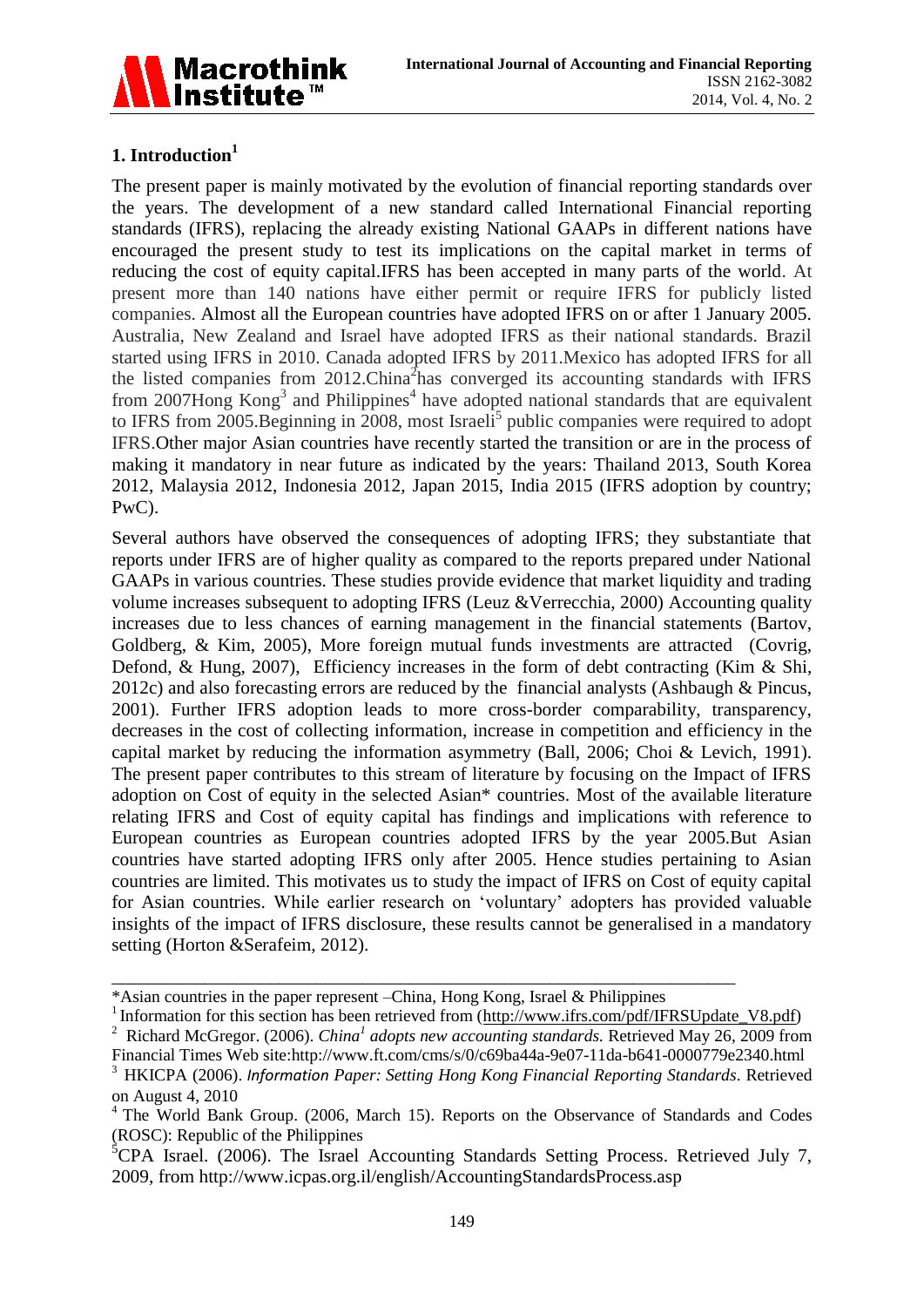

We expect effects from IFRS mandatory adoption to be different from those documented for voluntary IFRS adopters (Asbaugh & Pincus, 2001), since the former group is essentially forced to adopt IFRS, but the latter adopts it voluntarily. The effects from voluntary IFRS adoption are likely to reflect differences in the incentives for credible reporting, the circumstances that led to the adoption of IFRS in the first place, and the entire commitment strategy to transparency. Along with voluntary IFRS adoption, firms may also be seeking to cross-list in a stricter regime, to improve corporate governance, change ownership structures, or to raise additional capital. Thus, the effects of voluntary IFRS adoptions are likely to be larger but cannot be attributed to IFRS alone (Leuz & Verrecchia, 2000). Hence the main focus of our study is to determine the effects of mandatory IFRS adoption in some Asian countries. The mandatory adopters under study are from China, Hong Kong, Philippines and Israel, since in other Asian countries IFRS is yet to be mandated. The present study will try to determine if after adoption of IFRS, firms in these Asian countries benefit from a lower cost of equity capital as compared to the period when they were following National GAAP.

### **2. Literature Review**

After the increased disclosure there will be a decrease cost of equity capital due to the reduction in information asymmetry that presently exists between the firms and investors.(Ly, 2010)have tried to explain this phenomenon by proposing three types of theories in their paper. The first theory says that investor's belief of the expected returns from the securities mainly rely on the available information provided by the companies. Estimation risk is higher for those companies that disclose less information as compared to those that disclose more information .Thus as a compensation for this high estimation risk, investors seek higher returns which eventually lead to higher cost of equity capital. The second theory points out that transaction cost increases with the information asymmetry. Investor"s rejection for stocks with high transaction costs leads to low market liquidity. Now the companies are expected to provide discounts to investors for keeping these stocks in their portfolio which increases cost of equity capital. Hence more financial disclosure leads to less cost of equity by reducing transaction cost. Further information intermediation increases by more disclosure which in turn reduces cost of equity capital.Various empirical researches have tested these theoretical assumptions by using various proxies.After the introduction of IFRS in the financial statements, cost of equity capital decreases as supported by various empirical studies. Impact of mandatory adoption of IFRS on cost of capital is different for different firms in UK with different characteristics.(H. Christensen et al., 2008).Just before the date of announcement of the mandatory adoption of IFRS, there is a decrease in cost of equity capital expecting the economic consequences in the capital market,but later the cost increases after adoption actually happens(Dasgupta, Gan, & Gao, 2010). Further the study finds the effects are more apparent for firms that are voluntary adopters. After comparing the firms in a particular period, it was found that firms who adopted IFRS have lower cost of equity capital as compared to firms which have not(Hail & Leuz, 2006). Mandatory adoption of IFRS lowers the level of cost of equity capital for Dutch listed companies (Prather-Kinsey, Jermakowicz, & Vongphanith, 2008).The study of(Li, 2010)shows that mandatory adoption of IFRS significantly reduces the cost of equity capital and the effects highly depend on the legal coercion system.(Gao, 2010)says this relation holds only in certain circumstances. According to this study if there is perfect competition between the investors in the economy, the cost of equity capital will increase with the quality of disclosure when the new investments are perfectly elastic in nature.The list of studies on IFRS and cost of equity capital is presented in Table 1 in Appendix.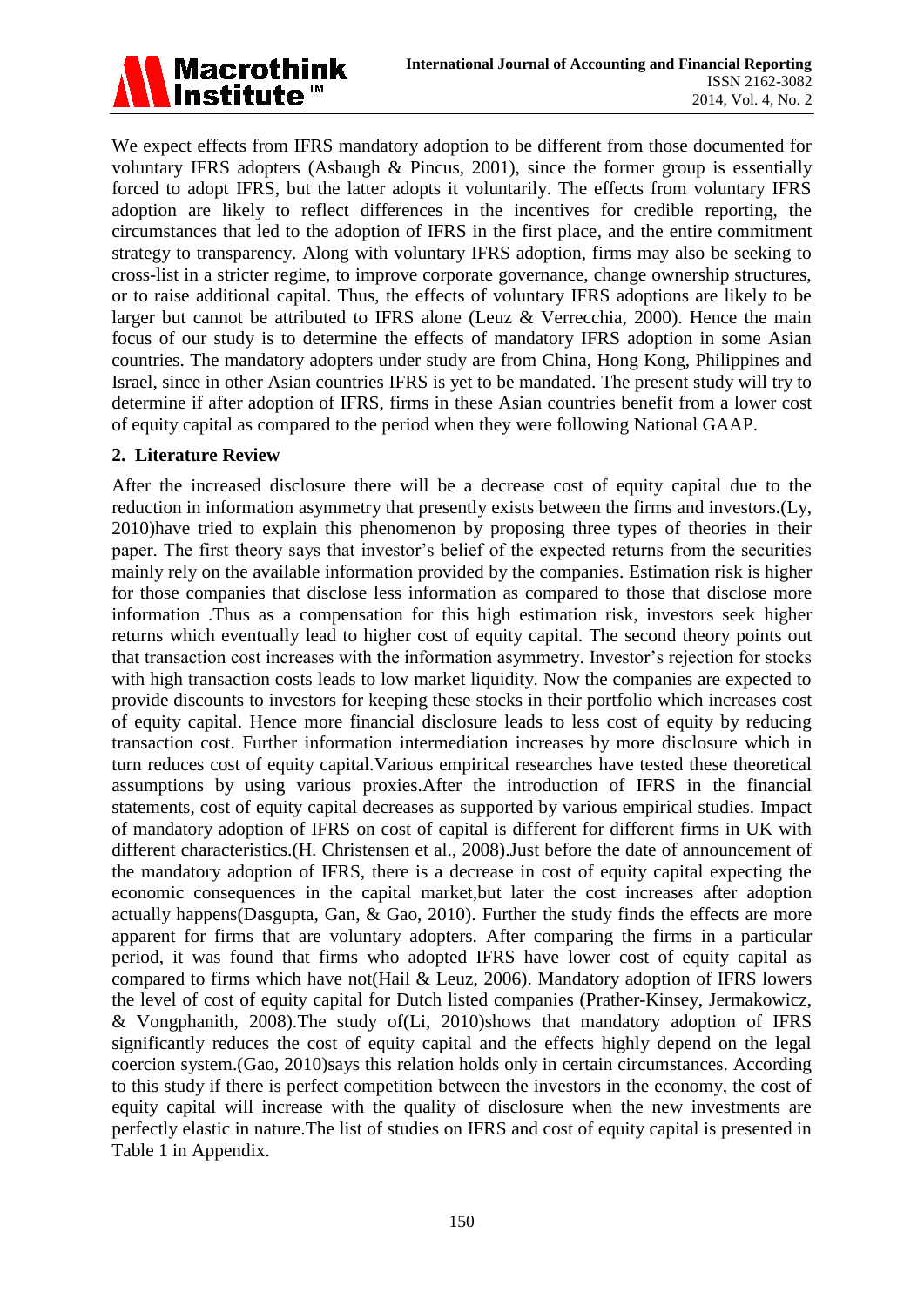

### **2.1Cost of Equity Capital Measures**

Cost of equity capital is the required rate of return by investors for their investments in equity capital. It can be measured either directly or using proxies. Direct measures of calculating cost of equity capital is unable to calculate asymmetry of information, hence alternative proxies are used like trading volume, share price volatility (Leuz & Verrecchia, 2000). The Capital Asset Pricing Model (CAPM) is a widely used model to measure the cost of equity capital with the following formulae-

CAPM:  $R_e = R_f + \beta_e x [E (R_m) - R_f].$ 

The cost of equity capital depends on the risk free rate plus the equity sensitivity to market risk times the expected market return on equity minus the expected risk- free rate of return. On the other hand its shortcomings have been cited by various authors. The explanatory power of CAPM is fairly low(Hail & Leuz, 2006, p. 7). CAPM is not able to eliminate the information asymmetry between investors and the firms, which is considered to be the main component for measuring the estimation risk i.e. the investors" ability to measure future cash flows of a firm accurately (Lambert, Leuz, & Verrecchia, 2007). Beta in the CAPM model ignores investors' estimation risk and in contrast only incurs market-wide risk (Lambert et al., 2007)It was again confirmed that no harmony exists "in the literature regarding the ability to diversifiable or lack of estimation risk(Botosan & Plumlee, 2002).As our research objective tries to capture both firm specific as well as market risk, the CAPM model has not been used to calculate the cost of equity capital.

There are various models available to measure the cost of equity capital directly such as residual income valuation model(Ohlson, 1995)abnormal earnings growth valuation model (Ohlson & Juettner-Nauroth, 2005)and dividend discount model(M. J. Gordon & Shapiro, 1956).(Li, 2010)measured the implied cost of equity by taking the mean of the cost of equity measures of the restricted abnormal earnings model (rPEG), the industry ROE model (rGM), the economic wide growth model (rCT) and the unrestricted abnormal earnings growth model (rGLS)<sup>6</sup>. The Price Earnings Growth (PEG) ratio model is developed by (Easton, 2004) and is "the price-earnings (PE) ratio divided by the short-term earnings growth rate". Li motivated her choice to use the mean of these models to deal with substantial measurement error and potential bias in implied cost of capital estimates by the use of a single model.Similar along with (Daske et al., 2008; Hail & Leuz, 2006; Li, 2010) measured the implied cost of equity capital using the earlier defined four proxies. (Botosan & Plumlee, 2002) have criticised the above method suggesting that averaging cost of equity capital measures could mitigate unexpected returns due to firm-specific news, but not due to market-wide risks and hence discouraged its use. (P. O. Christensen et al., 2010; Li, 2010)measured the effect of mandatory IFRS adoption on the cost of equity capital by the model of (Ohlson & Juettner-Nauroth, 2005) and the rPEG of(Easton, 2004). They stated that, since no clean-surplus assumptions are required in the use of abnormal earnings growth valuation, these models are more suitable than the residual income valuation models. Clean-surplus accounting restrains the principle that all gains and losses, which are not related to transactions with shareholder equity – such as dividend payments and stock repurchases, are recorded in the profit and loss statement. According to (Easton, 2004), the clean-surplus assumption could not hold in practice, stating that this principle does not hold a total equity basis if investors buy shares

\_\_\_\_\_\_\_\_\_\_\_\_\_\_\_\_\_\_\_\_\_\_\_\_\_\_\_\_\_\_\_\_\_\_\_\_\_\_\_\_\_\_\_\_\_\_\_\_\_\_\_\_\_\_\_\_\_\_\_\_\_\_\_\_\_\_\_\_\_\_\_\_\_\_\_ <sup>6</sup>See for rPEG: Easton [2004], rGM: Ohlson and Juettner-Nauroth [2005], rCT: Claus and Thomas [2001] and rGLS: Gebhardt, Lee, and Swaminathan [2001].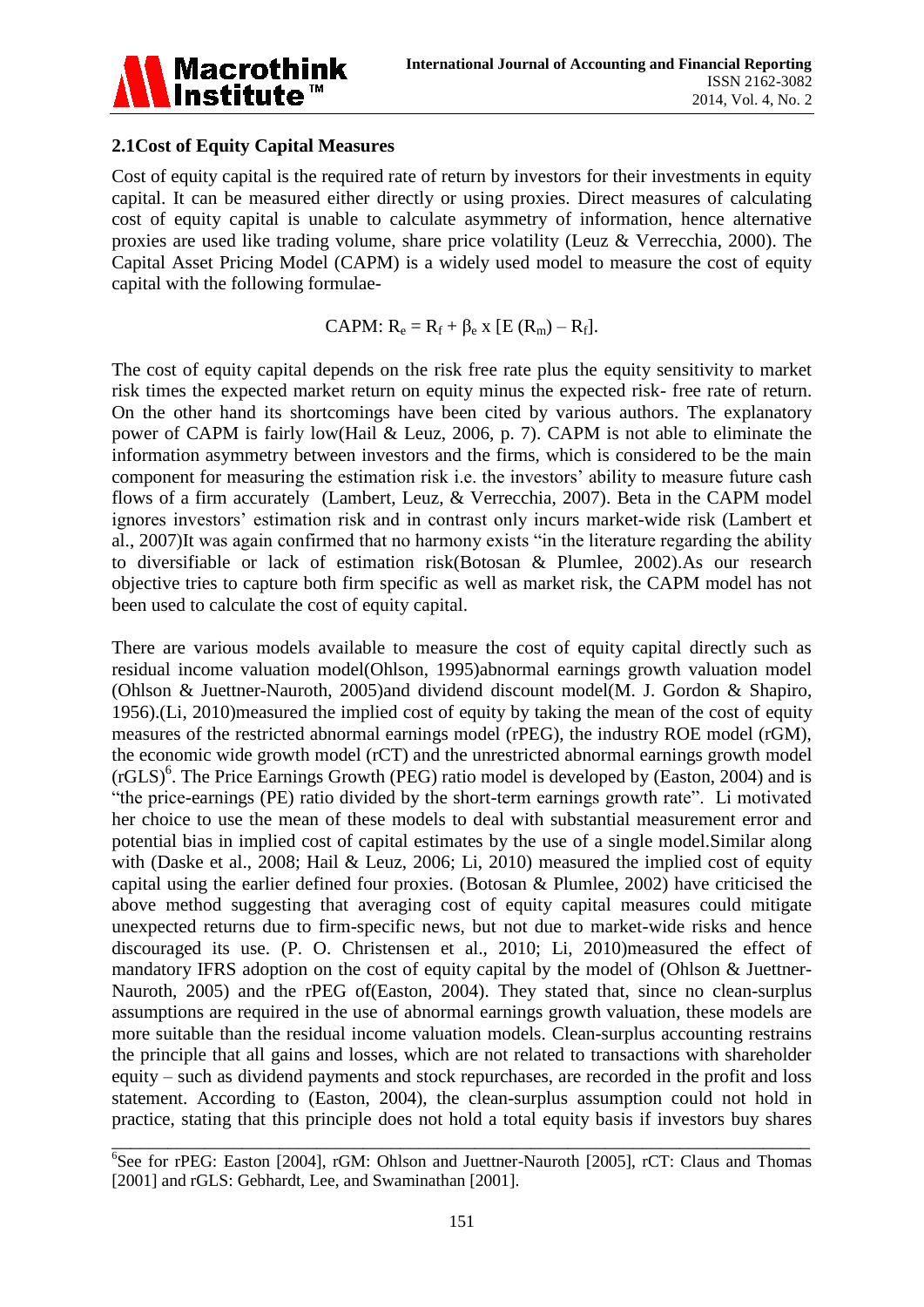

as a "positive net present value project" and in addition "many accounting rules violate the assumption". (Easton, 2004)stated that the model could be used to determine "the effects of various factors on the cost of equity capital", which is in compliance with the aim the current research. This model is applied in researches, both singly as well as combined with other proxy models-as in(H. B. Christensen, 2012; Daske et al., 2008; Hail & Leuz, 2006; Kim & Shi, 2012a; Li, 2010)used this model to study the effect of IFRS adoption on the cost of equity capital. (Hail & Leuz, 2006)opine that in case of alternative cost of equity capital "estimates from different methods are highly correlated with each other and are similar within a reasonable range". According to Hail and Leuz, estimates of the implied cost of equity capital based on abnormal earnings growth valuation models, including the rPEG, are "less likely to be affected by accounting differences than those from models using book values". (Francis, Khurana, & Pereira, 2005)referred to streams of researches that took one or a group of proxies to measure the implied cost of equity capital and stated that those estimates "are fairly similar, within reasonable ranges and are positively correlated". (Francis et al., 2005)followed this way of reasoning and used the PEG-model to measure the cost of equity capital. They provided the argument that this model "has less onerous data requirements, and only requires data on price and earnings growth to calculate the cost of equity capital". Further the choice of the accounting standards do not influence the variables used in the PEG-model. Hence PEG –model has been used to measure the cost of equity capital in this study.The PEG-model itself has some specific shortcomings-(Easton, 2004)stated two assumptions which should be made when applying this model to measure the implied cost of equity capital. One of the assumptions concerns the variables of the equation; the forecasted earnings per share for the second year should be higher compared with the forecasted earnings per share for the first year. This assumption is to prevent a negative input that would cause impossibility to resolve the equation giving the cost of equity capital. Another assumption necessary in the use of PEG-model is a constant growth in the accounting earnings, in addition guarding against a possible equation error. The model implicitly assumes, "that the short-run growth forecast also captures the long-run future".

After going through the literature review on the IFRS related studies and studies relating IFRS and Cost of equity Capital the following research gaps were identified. Number of studies on the influence of IFRS on cost of equity for capital market of various European countries exists but capital for Asian countries, the studiesare not limited. Not a single study is available which has traced the industry wise impact of IFRS on cost of equity within a single country and supported the reasons behind it. Most of the previous studies are only based on firms who have adopted IFRS voluntarily which cannot be generalizable to countries where adoption of IFRS has been made mandatory.

### **3. Research Methodology**

The objective of the study is to determine the impact of IFRS on Cost of equity Capital in Asian Countries. The study would try to determine If IFRS adoption by a Country in Asia reduce the cost of equity Capital. To meet the above objectives the following research question has been framed.

RO1 Does IFRS adoption reduces the cost of equity capital for listed firms in Asian countries?

To answer the research question the following hypothesis has been developedand tested-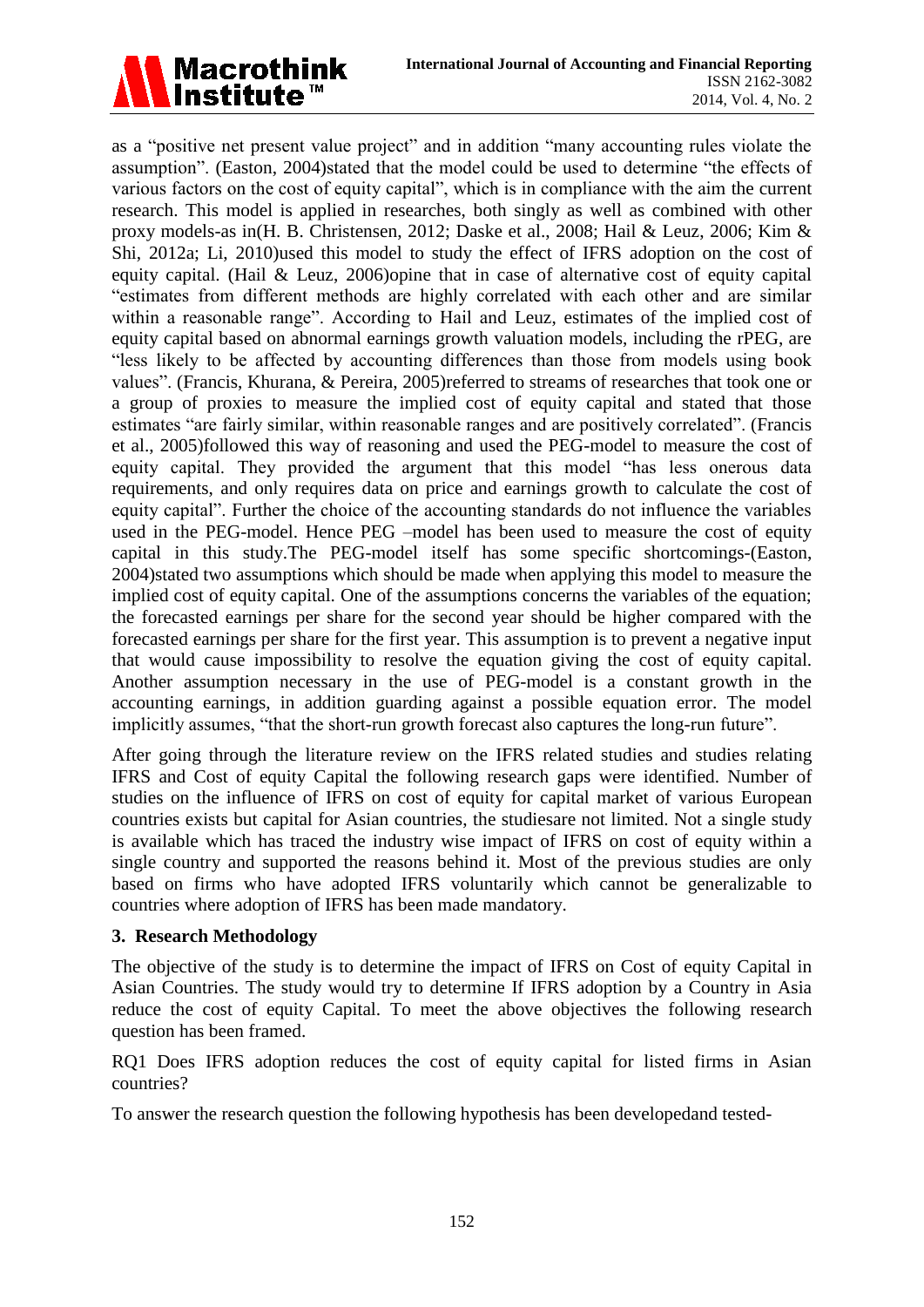

H: IFRS adopters in Asian countries experienced a significant reduction in their cost of equity capital after the adoption of IFRS as compared to the period before the adoption

The initial sample consists of all active firms that are included in the databases: *DataStream, Worldscope & IBES* from 2002-2011.*Worldscope* has a data field *07536* that describes accounting standards followed by a specific firm. *Worldscope* identifies 23 different accounting standards adopted by firms, including local standards (*07536 = 01*), International Accounting Standards (IAS: *07536 = 02*), IFRS (*07536 =23*) and other hybrid accounting standards that partially adopt international standards (*07536 = 06, 08, 12, 16, 18,* and *19*). The present study sample has only those companies with code 07536=23 i.e. full IFRS adopters. All financial statement data, including a firm"s adoption of particular accounting standards, are extracted from *Worldscope*. As the main focus of our study is to determine the effects of the mandatory IFRS adoption, firms that voluntarily adopted IFRS were deleted. Mandatory IFRS includes firms that adopted IFRS when their country mandated IFRS reporting. The mandatory adopters chosen for the study come from China, Hong Kong, Philippines and Israel which adopted IFRS between 2005 and 2009. Other major Asian countries such as India, Japan, Malasyia, Singapore, South Korea etc are not included because they were yet to make IFRS mandatory from either 2012 or later, i.e. 2015. Future studies can include these countries after they make IFRS mandatory. We also excluded firms in regulated industries such as financial firms, because equity values of regulated firms are expected to respond similarly to changes in underlying regulations and economic conditions (Piotroski & Roulstone 2004).

The study is restricted to a comparative analysis for 3 years before adoption of IFRS and 3 years after adoption of IFRS till the year 2011 so as to capture the real impact of IFRS on Cost of equity capital on a recent time period. For this we selected those firms which started adopting IFRS from the year 2009. Our study period now consists of six years, i.e. (2006- 2008: Before IFRS adoption) and (2009-2011: after IFRS adoption). The year 2009 was chosen because it covered the adoption of IFRS in the four Asian countries; it also maximised the availability of financial data and has the advantage of not being influenced by the Global Financial Crisis of 2008. After putting these selection filters, four countries i.e. China (2007), Hon Kong (2005), Israel (2007), and Philippines (2005) were left where IFRS adoption has been made mandatory with 563 IFRS adopting firms over the 2006-2011 periods.

To examine the relation between Cost of equity capital and the adoption of IFRS, the following model is taken as represented by equation (1) as below-

 $COEC = \alpha_{0+} \beta_0 ADIFRS + \beta_2 FSALE + \beta_3 CL + \beta_4 LOGTA + \beta_5 RETV +$ 

 $β<sub>6</sub>$  LEVG +  $β<sub>7</sub>$ Industry +  $ε(1)$ 

Where,

COEC= thecost of equity capital.

ADIFRS  $=$  A dummy variable for adoption of IFRS, taken as 1 if a firm Adopt IFRS else taken as 0.

 $LOGTA = Log (Total assets), Used as a Proxy for firm size$ 

RETV  $=$  Return variability, Calculated by taking the standard deviation of monthly stock returns for a year.

LEV  $=$  Leverageratio (Total Liabilities /Total Assets)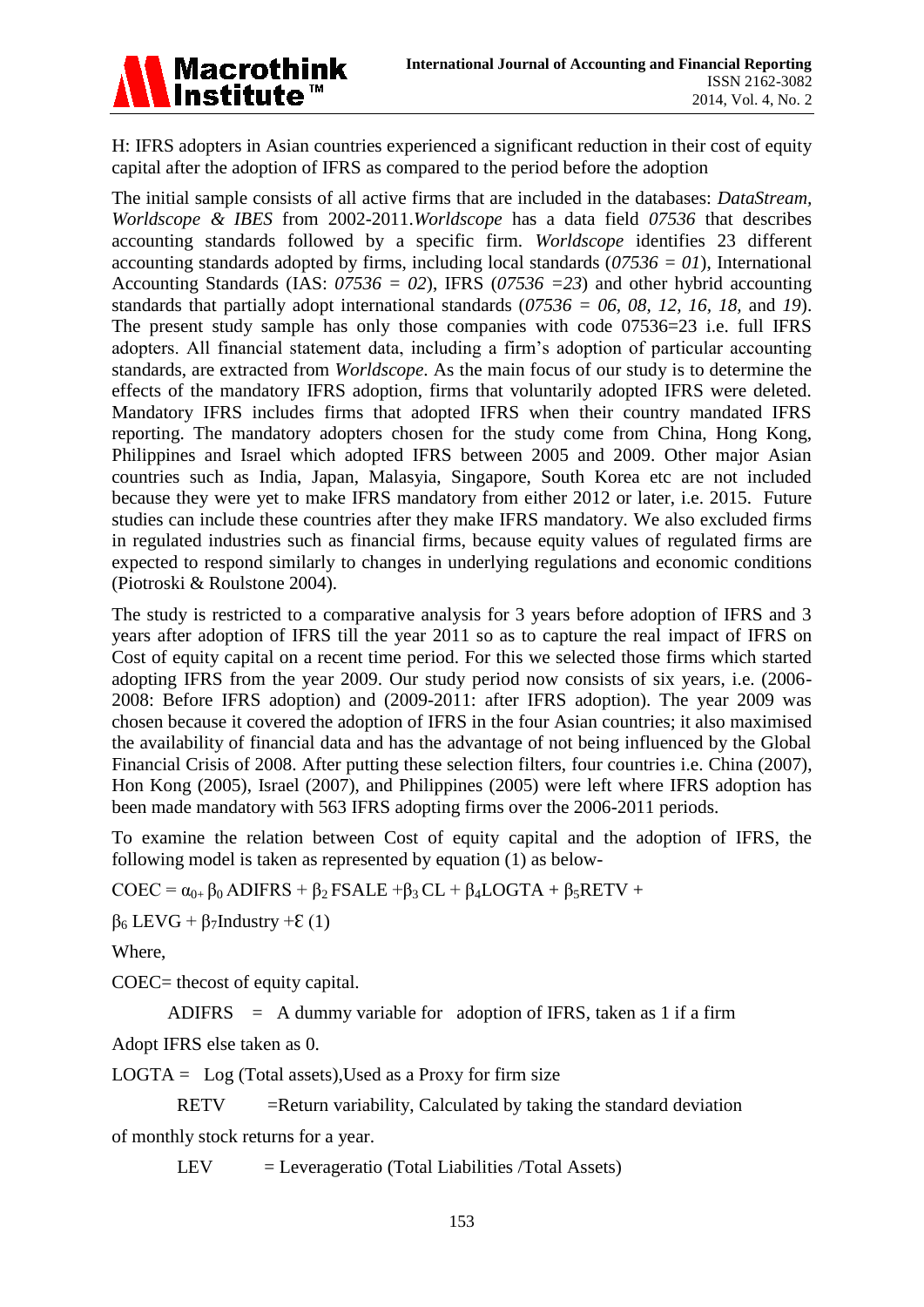

FSALE = Percentage of Foreign Sale

 $CL = Listing of a firm in Foreign stock exchange$ 

Industry  $=$  Type of Industry the firm belongs to

All variables in model represented by equation (1) are discussed in more detail below. The dependent variable cost of equity capital is the required return rate by investors for their investments in equity capital where COEC is calculated by PEG model as proposed by Easton(2004)

$$
\text{COEC}_{\text{PEG}} = \sqrt{\frac{\text{EPS}_2 - \text{EPS}_1}{p_0}}(2)
$$

Where Easton (2004) defined:

 $EPS<sub>2</sub>=$ Expected accounting earnings for period t=2

 $EPS<sub>1</sub>$  = Expected accounting earnings for period t = 1

 $P_0$  = Current year price.

The PEG-ratio is a special case of (Ohlson & Juettner-Nauroth, 2005)model.Two important assumptions underlying the Easton formula are: (1) There is no change in abnormal earnings beyond the forecast horizon; and (2) There are no dividend payments prior to the earnings forecasts.Forecasts of earnings and forecasts of short-run earnings growth are readily available as a practical matter. The Institutional Brokers' Estimate System (I/B/E/S) provides forecasts of earnings for the current year, for the next year, and for the short-run future. Present study have taken data from I/B/E/S forecasts of earnings two years ahead as a proxy for  $EPS_2$  and I/B/E/S forecast of earnings one year ahead as a proxy for  $EPS_1$ . The Dummy Variable ADIFRS is introduced for adoption of IFRS for the study period 2006-2011.Log (Total Assets) reflects the firm size. Previous researches like(P. O. Christensen et al., 2010; Daske, 2006; Hail & Leuz, 2006; Kim & Shi, 2012b; Li, 2010)have control for firm size. They argue that large size firms have lower level of the cost of equity capital because investors of larger companies demand lower returns resulting in a lower level of cost. The data concerning the assets is gathered from the World Scope database and consequently modified by the log function. LEV reflecting the financial leverage of a company (total liabilities /total assets) is also used as a control variable. Low leverage companies have low cost of equity (Kim & Shi, 2012b; Li, 2010)because of higher return demand by investors for more levered companies. Return variability is another variable that is taken for the model.There is a higher demand for return by investors if there is less certainty of return (Daske, 2006; Hail & Leuz, 2006; Li, 2010). Type of Industry a firm belongs to is used as a control variable to control the differences in impact of IFRS adoption across industries.

### **4 . Data Analysis and Discussions**

To determine the impact of IFRS adoption on cost of equity capital for listed firms in Asian countires, the above proposed hypothesis are being tested by using statistical tools such as descriptive, correlations and panel data analysis which are discussed below in detail.

### *4.1. Descriptive Statistics*

Descriptive statistics are presented in Table 2-5 in Appendix for China, Hong-Kong, Israel and Philippines.For countries China and Israel thedependent variable in the modelCOEC (Cost of Equity) exhibits a feeble increasing pattern in the years 2009-2011 with a mean value of (0.1886-China &0.430679-Israel) when mandatory IFRS adoption became effective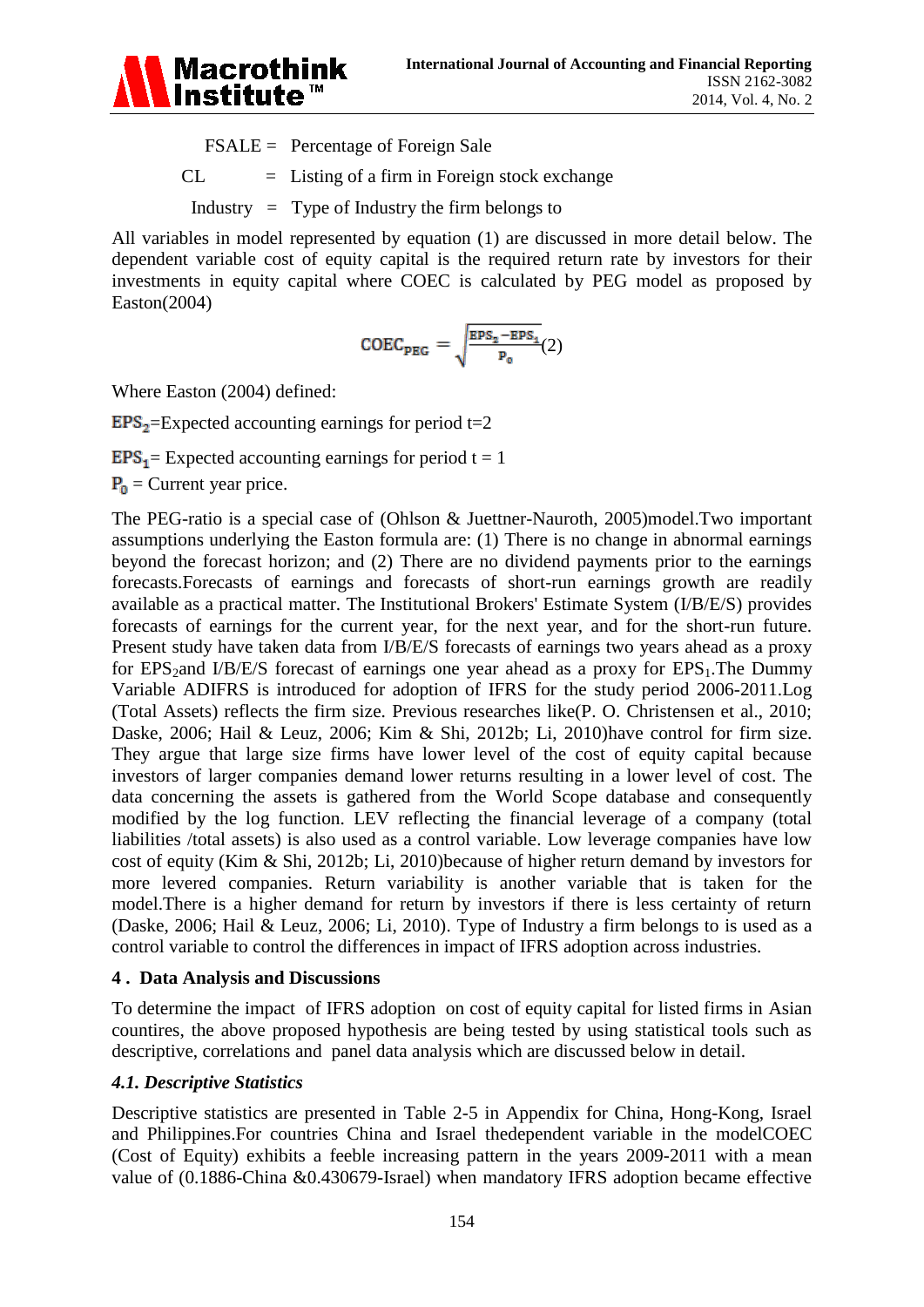

as compared with a value of (0.1874-China &0.334838 –Israel) in the years 2006-2008 when firms were reporting under National GAAP. For Hong Kong and Philippines the dependent variable in the model, COEC (Cost of Equity) exhibits a decreasing pattern in the years 2009- 2011 with a mean value of (0.297154-Hong Kong & 0.3832636 –Philippines) as compared with a value of (0.367781-Hong Kong & 0.539801-Philippines) in the year 2006-2008. Along with COEC, other variables like log (Total Assets), Percentage of Foreign Sales, Total Debt to total Assets and Return Variability also has regular patterns over time. Hence these variables are also controlled.

### *4.2. Correlations*

Table 6-9 in Appendix represent results for Pearson pair wise correlations among the variables for different countries.The correlation between the dependent variable COEC and ADIFRS is slightly positive (0.0032) for China suggesting that there is a slight increase in cost after adopting IFRS but this relationship is not so significant. As expected the correlation between foreign sale, CL and LOGTA are positively correlated with Cost of Equity, whereas Return variability is negatively correlated with the cost. The correlation between leverage and cost of equity is found to be positive and significant which shows highly levered firms experience more cost of equity.For Hong Kong the correlation between the dependent variable COEC and ADIFRS is negative as expected suggesting that that there is a decrease in cost of equity after adopting IFRS and the relationship is significant with p (0.0015). COEC is negatively correlated with a value of -0.1371 and also statistically significant with p(0.0338)with firm size(log( Total Assets) by which it can be inferred that large size firms mostly get the benefit in terms of cost reduction after adopting IFRS.The correlation between the dependent variable COEC and ADIFRS is positive for Israel suggesting that that there will be an increase in cost of equity after adopting IFRS. Though the dependent variable is found to be negatively related with FSALE, RETV, and CL and positively related with industry, firm size and leverage, the correlations are not found to be significant. For Philippines the correlation between the dependent variable COEC and ADIFRS is negatively correlated suggesting that that there is a decrease in cost of equity after adopting IFRS .The dependent variable is found to be negatively related with leverage and CL are negatively correlated. Cost of equity is positively correlated with the firm size.Below panel data analysis has been done to segregate the effect of IFRS adoption on the cost of equity from the effect of other variables.

### *4.3 Panel Data Analysis*

Considering the cross sectional time series effects of the dataset panel data is a more appropriate method compared to pooled ordinary least squares (OLS). We employ panel data analysis because the pooled OLS regression treats observations as being serially uncorrelated for a given firm, with homoscedastic errors across firms and time periods. Consequently, both panel data analysis and pooled OLS regression analysis results are reported, providing the opportunity to compare the differences under both the methods for all the countries. (Table10-Appendix) represents the panel data analysis by firm specific factors for China<sup>7</sup> . The combined results for Panel data analysis for the four countries are reported in Table 1 below. The p-values in parenthesis below each coefficient variable are the results of t-tests for individual parameters. Assuming no other factors impact the dependent variable, cost of equity for Chinese companies is expected to have a value of-0.1196123.

<sup>7</sup> The detail Panel Data Analysis with all pooled regression, Fixed Effect and Random effect Model for other countries will be available when asked for. As we have finally analysed the data with Random effect model so we have compiled the results for Random effect model only for all countries in Table 1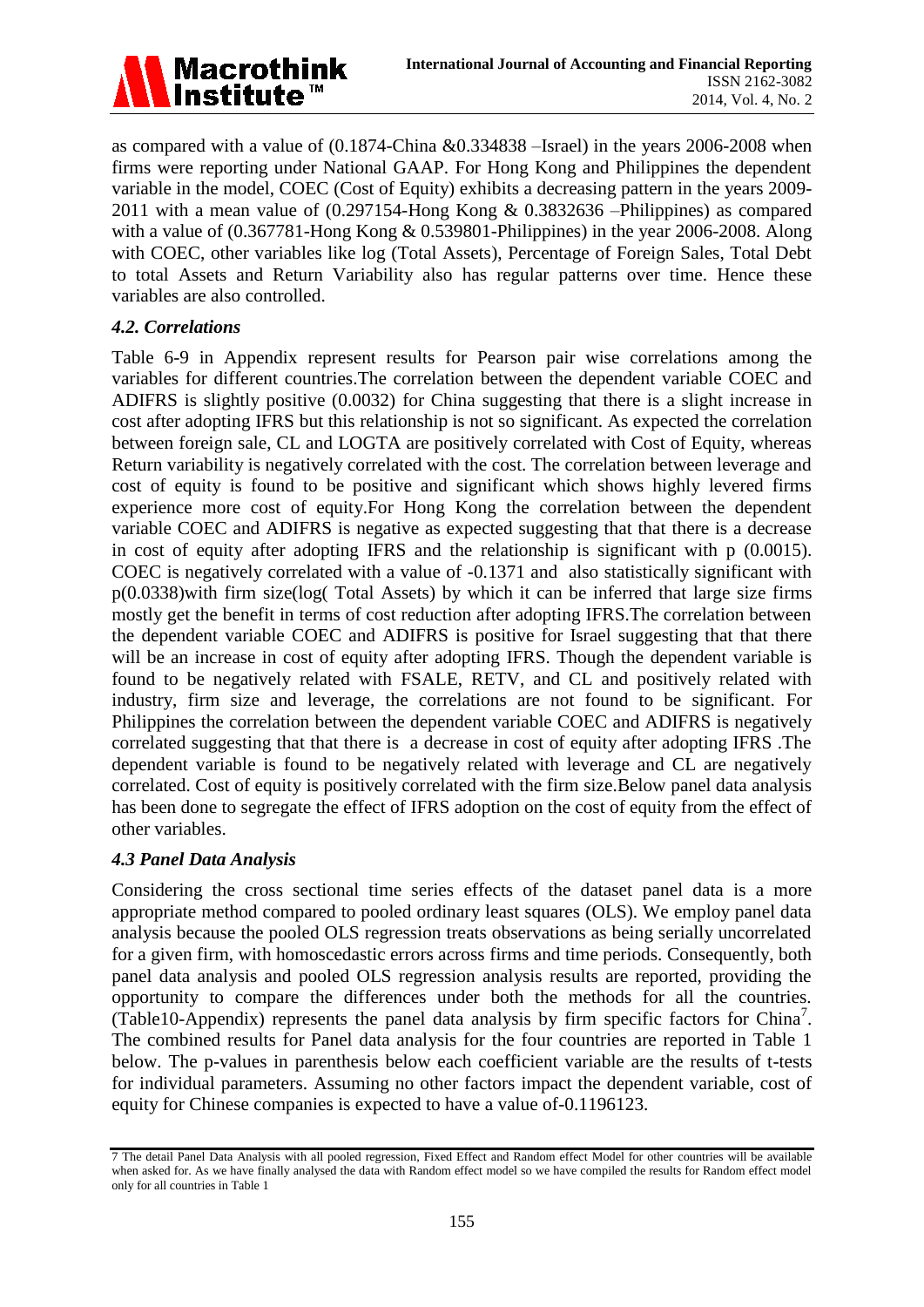

# **Table 1. Impact of IFRS on Cost of Equity for Asian Countries -Panel data evidence on the firm specific factors**

|                              | <b>CHINA</b> | <b>HONG KONG</b> | <b>ISRAEL</b> | <b>PHILIPPINES</b> |
|------------------------------|--------------|------------------|---------------|--------------------|
| <b>CONSTANT</b>              | $-0.1196$    | 0.9898235        | 1.202504      | $-0.467743$        |
|                              | (0.5780)     | (0.0030)         | (0.039)       | (0.5343)           |
| <b>ADIFRS</b>                | 0.00079      | $-0.0497148**$   | 0.1083908     | $-0.1897387**$     |
|                              | (0.97100)    | (0.0060)         | (0.088)       | (0.0062)           |
| <b>LOGTA</b>                 | 0.02376      | $-0.0012884$     | $-0.0022116$  | $-0.0055177$       |
|                              | (0.3840)     | (0.2757)         | (0.4460)      | (0.4795)           |
| <b>LEVG</b>                  | 0.00187      | $-0.0406832$     | 0.0383454     | $-0.227201$        |
|                              | (0.0670)     | (0.7462)         | (0.857)       | (0.7817)           |
| <b>FSALE</b>                 | $-0.00109$   | $-0.0685679$     | $-0.1915338$  | 0.1573317          |
|                              | (0.3350)     | (0.1718)         | (0.074)       | (0.2270)           |
| <b>RETV</b>                  | $-0.00079$   | $-0.0008422$     | $-0.0002684$  | 0.0065681          |
|                              | (0.2080)     | (0.4384)         | (0.457)       | (0.4280)           |
| CL                           | 0.08872      | $-0.0021395$     | $-0.0000104$  | 0.0018423          |
|                              | (0.2440)     | (0.3446)         | (0.192)       | (0.6843)           |
| F-test                       | 21.24        | 34.13            | 23.85         | 52.42              |
|                              | (0.03238)    | (0.0051)         | (0.0326)      | (0.0041)           |
| R-Square                     | 0.405        | 0.4037           | 0.5459        | 0.7157             |
| Sigma_u                      | 0.129138     | 0.133332         | 0.204185      | 0.548446           |
| $\theta$                     | 0.409622     | 0.113416         | 0.157690      | 0.220524           |
| Hausman Test                 | 4.14         | 1.08             | 8.94          | 7.8                |
|                              | (0.5301)     | (0.9823)         | (0.0625)      | (0.1677)           |
| Breusch and Pagan Lagrangian | 51.44        | 6.14             | 12.46         | 11.92              |
| multiplier tests             | (0.001)      | (0.0066)         | (0.0002)      | (0.0003)           |
| <b>Industry Dummies</b>      | Included     | Included         | Included      | Included           |
| $\mathbf N$                  | 3378         | 3378             | 3378          | 3378               |

Note: Table Above places an asterisk (\*\*) next to the coefficients only when the p-value is .05 or lower. The numbers in parenthesis below each coefficient variable are the p-values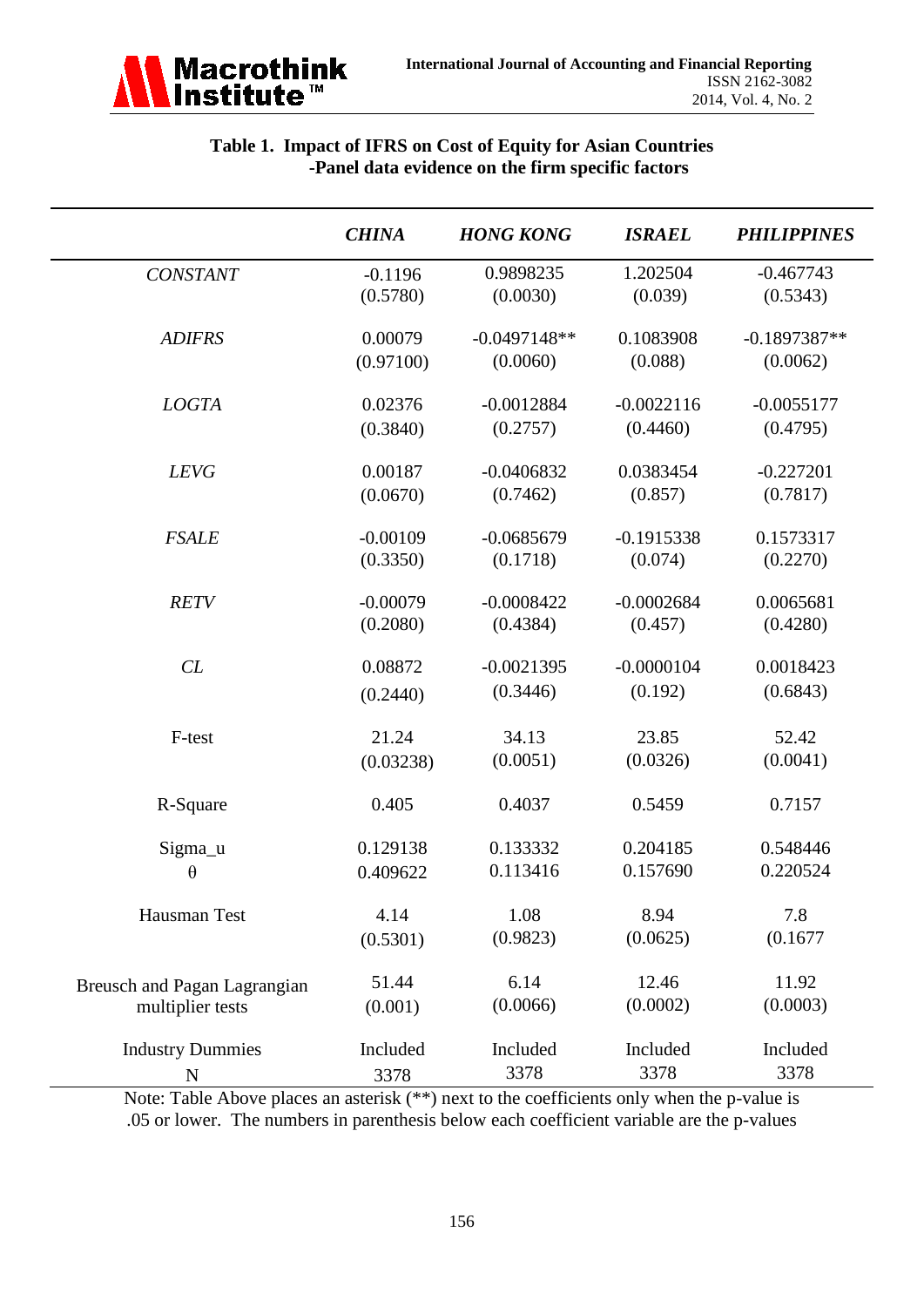

It can be interpreted from the results that when IFRS was adopted by the Chinese firms in the period 2009-2011, holding all other variables constant, the cost of equity value increased by 0.0007729 units but is not significant at 0.05 with p value of .0.971.Moreover other variables such as firm size, percentage of foreign sale, return variability , leverage ratio and industry specific factors do not have any significant influence on cost of equity with all of them having p value greater than 0.05.Assuming no other factors impact the dependent variable, cost of equity for Hong Kong companies are expected to have a value of 0.9898235.We can interpret from the results that when IFRS was adopted by the Hong Kong firms in the period 2009-2011, holding all other variables constant, the cost of equity values get decreased by - 0.0497148 units and is significant at 0.05 with p value of p (0.006). Moreover other variables such as firm size, percentage of foreign sale, Return variability , leverage ratio and industry specific factors are not having any significant influence on Cost of equity with all of them having p value greater than 0.05. Assuming no other factors impact the dependent variable i.e. Cost of equity for Israel companies are expected to have a value of 1.202504.We can interpret from the results that when IFRS was adopted by Israel firms in the period 2009- 2011, holding all other variables constant, the cost of equity values increased by 0.1083908 units and is significant at 0.05 with p value of p (0.006). Moreover other variables such as percentage of foreign sale, Return variability, leverage ratio and industry specific factors are not having any significant influence on Cost of equity with all of them having p value greater than 0.05.Cost of equity for Philippines companies is expected to have a value of-0.4677438.When IFRS was adopted by firms in Philippines the period 2009-2011, holding all other variables constant, the cost of equity values got decreased by 0.1897387 units and is significant at 0.05 with p value of p (0.006). Moreover other variables such as percentage of foreign sale, Return variability, leverage ratio and industry specific factors do not have any significant influence on Cost of equity with all of them having p value greater than 0.05.

### **5. Summary & Conclusion**

The present study examined the impact of adopting International Financial Reporting Standards on cost of equity Capital for Asian countries. A sixyears' time frame from 2006-2011 was taken and used a sample of 563 IFRS adopting firms in four Asian countries i.e. China, Hong Kong, Israel and Philippines. It was found that cost of equity capital got reduced for firms in Hong Kong and Philippines after adopting IFRS as compared to the period when they were reporting under their National GAAP. This supports the hypothesis of the study. But the study reports a different result of impact of IFRS on cost of equity capital for China and Israel .The cost of equity capital for these countries increased after the IFRS adoption period as compared to the years of adopting National GAAP. The hypothesis gets rejected for China and Israel. "A widely suggested explanation for these findings is that the effect of introducing new accounting standards depends on both the institutional features of the countries into which they are introduced and the incentives that the individual firms within those countries have for compliance"(Ball, 2006&Daske et al., 2008).A significant negative relation was found between the test variable i.e. ADIFRS and Cost of Equity which implies the significant role of adopting the new standard in Hong Kong and Philippines. Although there is a moderate increase in the cost of equity after Adoption of IFRS. ADIFRS is not able to explain significant relation with Cost of equity for China and Israel. Further firm specific factors are not influencing the cost of equity capital in all the sample countries. The published literature in the area of impact of IFRS on cost of capital is limited and findings of this study would contribute to the literature through its focus on the Asian equity markets. The study would contribute to the continuous debate on the economic consequences of changes in accounting standards in different countries. Another contribution of this study is to observe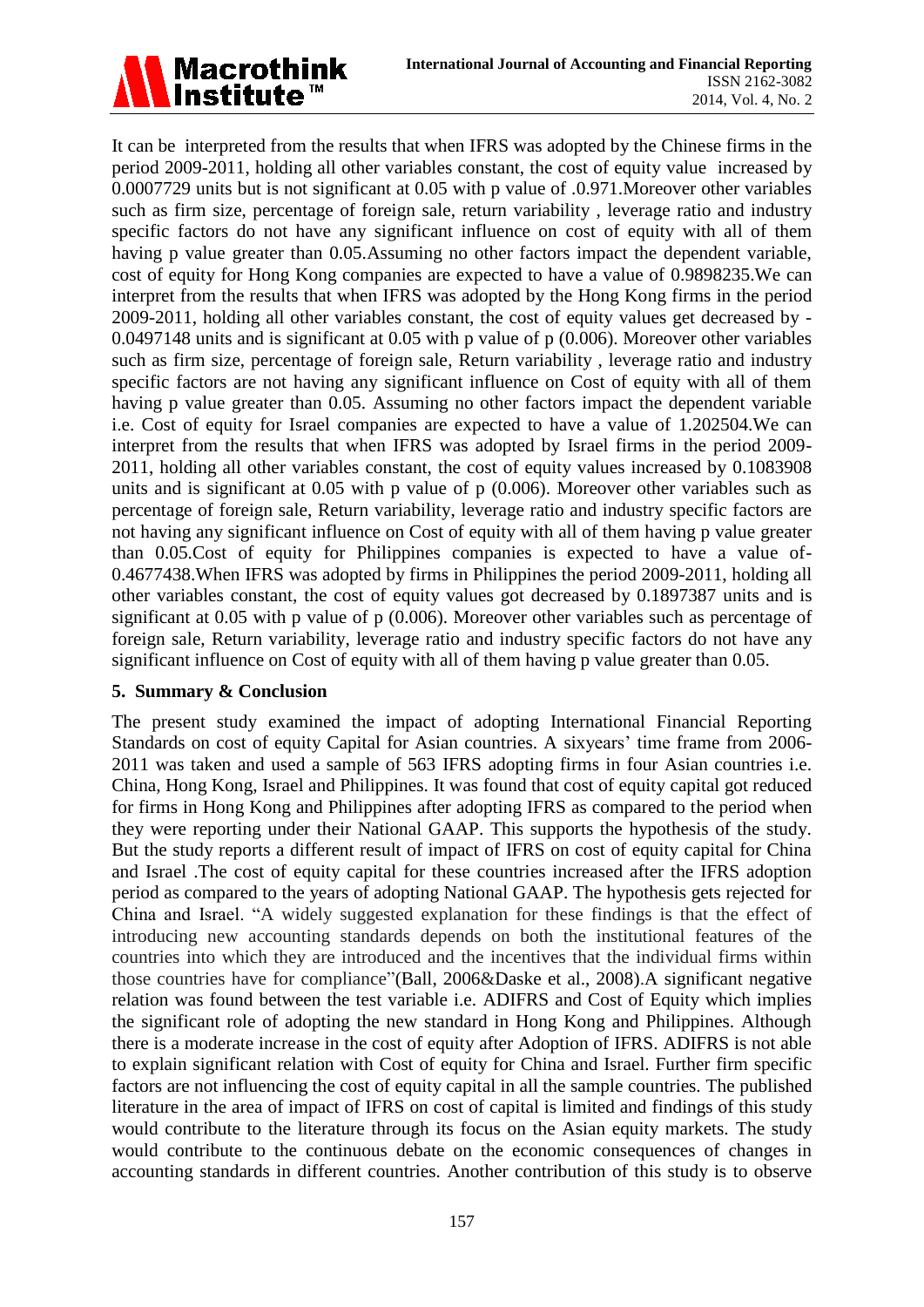

whether IFRS adoption affected sectors within each country. After the adoption of a new standard i.e. IFRS in a country, its regulators, practitioners, and academicians would be more interested in the consequences for the firms and the country as a whole, the present findings would help them with such information. The outcome may bring important implications for the regulators, practitioners, academicians and auditors, as well as end-users of financial statements. Since IFRS could cause consequences on a longer time frame than 6 years, the results may not fully incorporate the long-term impacts of IFRS on the cost of equity capital. Results should be interpreted as the short-term effect of IFRS. But still the short-run findings would be useful due to the reason that it provides the original impact from an external shock to the existing system, without any influence of subsequent amendments, adjustments and reforms to enhance incentives and enforcements, which may arise in long term studies. Further the cost of equity capital is measured using the PEG-model, which also has its limitations. While the study uses all available IFRS adopting firms data from DataStream following (Morck et al., 2000), it may be possible that some IFRS adopting firms during the study period may have been ignored. Thus, a possible extension of the study could involve analysis of data taking the help of more extensive datasets as they become available. Future study should take in to account the role of audit quality, legal enforcement, and role of financial analysts and institutional investors which can influence effective adoption of IFRS. Present study covers only four countries in Asia where IFRS has been mandated till now. Future studies should involve other countries such as Japan, Singapore and India after IFRS is made mandatory in these countries.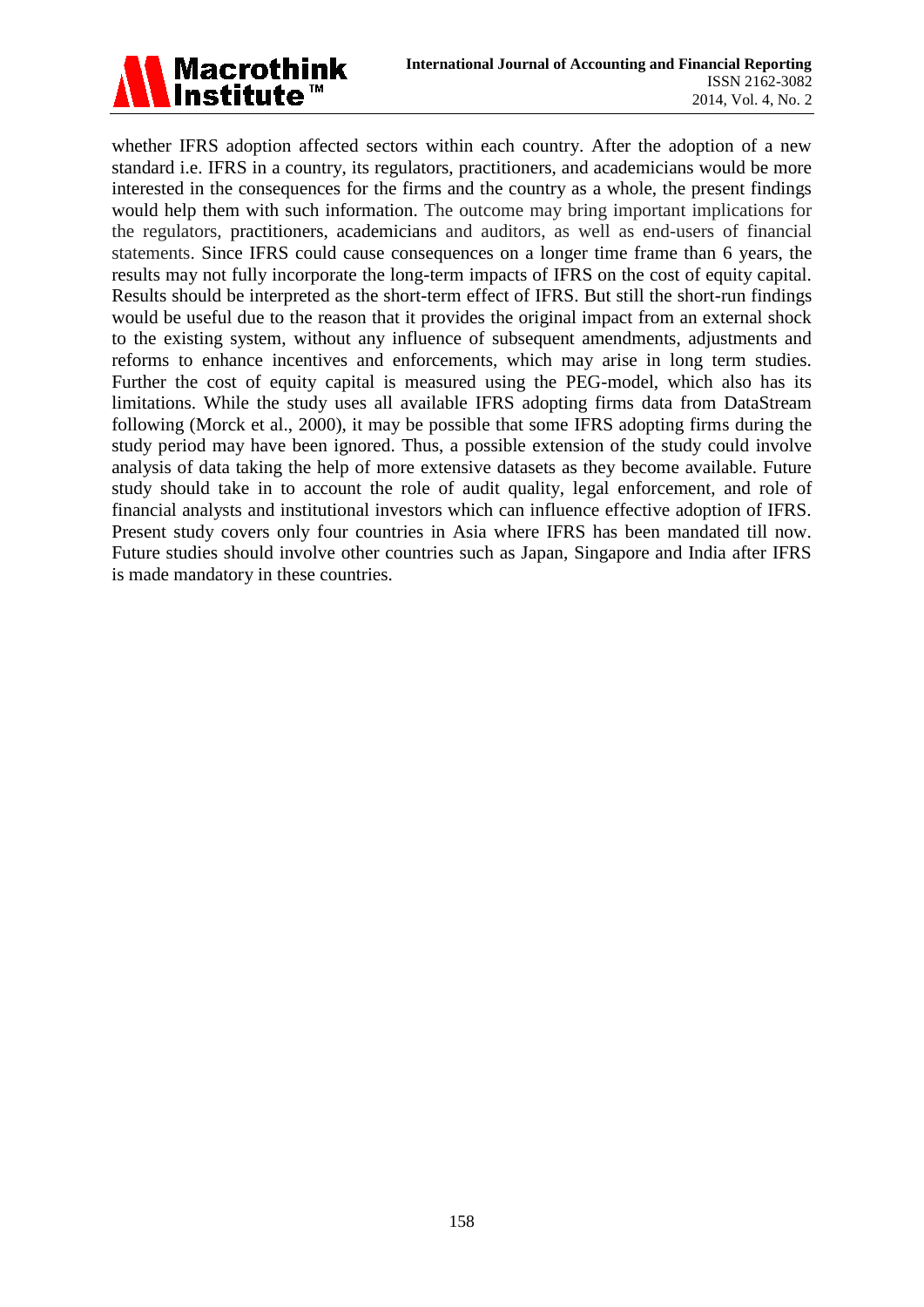

### **References**

Ashbaugh, H., & Pincus, M. (2001). Domestic accounting standards, international accounting standards, and the predictability of earnings. *Journal of Accounting Research*, *39*(3), 417– 434.

Ball, R. (2006). International Financial Reporting Standards (IFRS): pros and cons for investors. *Accounting and Business Research*, *36*(sup1), 5–27.

Bartov, E., Goldberg, S. R., & Kim, M. (2005). Comparative value relevance among German, US, and international accounting standards: A German stock market perspective. *Journal of Accounting, Auditing & Finance*, *20*(2), 95–119.

Botosan, C. A., & Plumlee, M. A. (2002). A re-examination of disclosure level and the expected cost of equity capital. *Journal of Accounting Research*, *40*(1), 21–40.

Choi, F. D., & Levich, R. M. (1991). International accounting diversity: does it affect market participants? *Financial Analysts Journal*, 73–82.

Christensen, H. B. (2012). Why do firms rarely adopt IFRS voluntarily? Academics find significant benefits and the costs appear to be low. *Review of Accounting Studies*, *17*(3), 518– 525.

Christensen, H., Lee, E., & Walker, M. (2008). Incentives or standards: what determines accounting quality changes around IFRS adoption? AAA.

Christensen, P. O., de la Rosa, L. E., & Feltham, G. A. (2010). Information and the cost of capital: An ex ante perspective. *The Accounting Review*, *85*(3), 817–848.

Covrig, V. M., Defond, M. L., & Hung, M. (2007). Home bias, foreign mutual fund holdings, and the voluntary adoption of international accounting standards. *Journal of Accounting Research*, *45*(1), 41–70.

Dasgupta, S., Gan, J., & Gao, N. (2010). Transparency, price informativeness, and stock return synchronicity: Theory and evidence. *Journal of Financial and Quantitative Analysis*, *45*(05), 1189–1220.

Daske, H. (2006). Economic Benefits of Adopting IFRS or US‐GAAP–Have the Expected Cost of Equity Capital Really Decreased? *Journal of Business Finance & Accounting*, *33*(3‐4), 329–373.

Daske, H. (2007a). *Adopting a label: Heterogeneity in the economic consequences of IFRS adoptions*. The University of Chicago.

Daske, H., & Gebhardt, G. (2006). International financial reporting standards and experts' perceptions of disclosure quality. *Abacus*, *42*(3‐4), 461–498.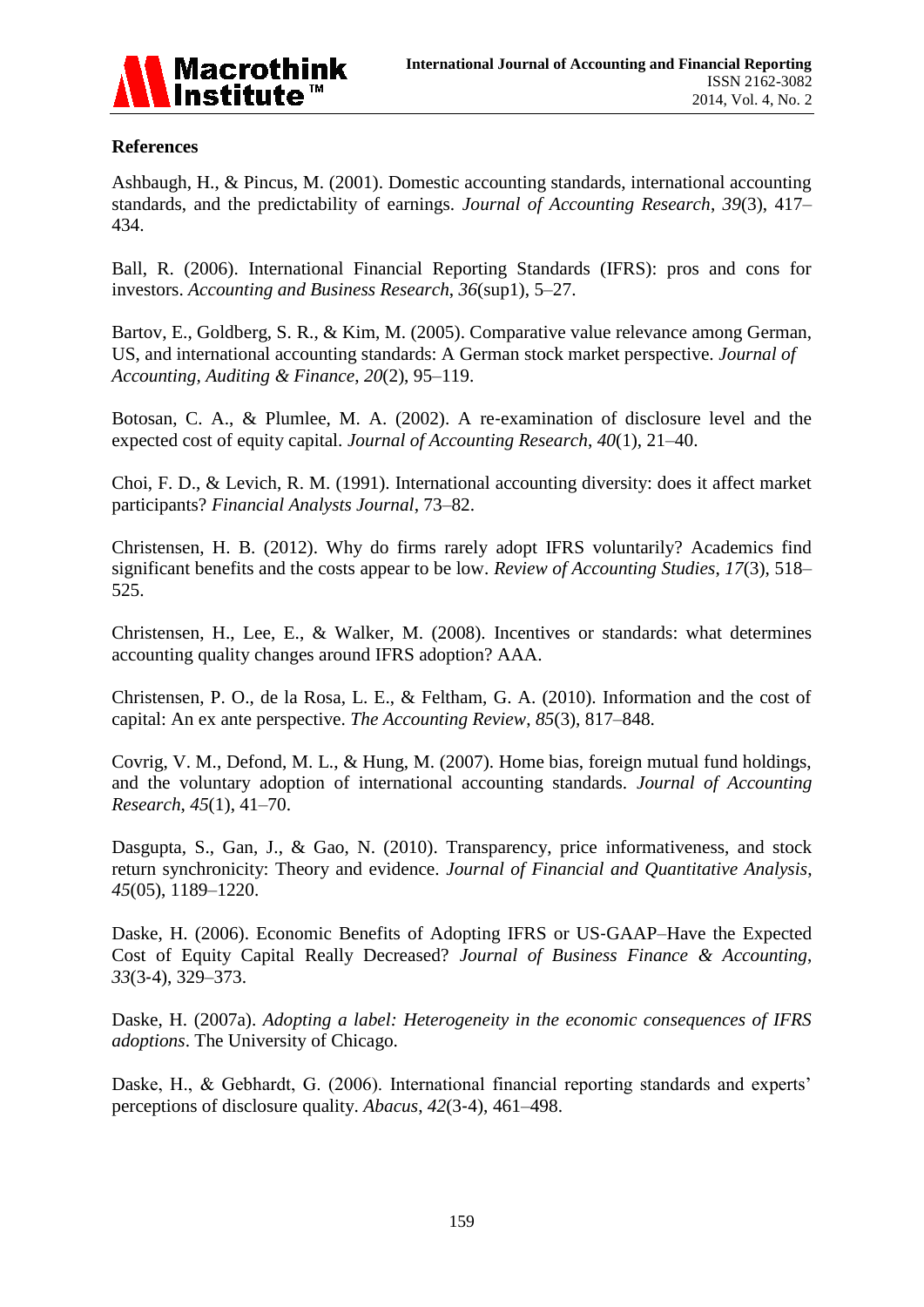

Daske, H., Hail, L., Leuz, C., & Verdi, R. (2008). Mandatory IFRS reporting around the world: Early evidence on the economic consequences. *Journal of Accounting Research*, *46*(5), 1085–1142.

Easton, P. D. (2004). PE ratios, PEG ratios, and estimating the implied expected rate of return on equity capital. *The Accounting Review*, *79*(1), 73–95.

Francis, J. R., Khurana, I. K., & Pereira, R. (2005). Disclosure incentives and effects on cost of capital around the world. *The Accounting Review*, *80*(4), 1125–1162.

Gao, P. (2010). Disclosure quality, cost of capital, and investor welfare. *The Accounting Review*, *85*(1), 1–29.

Gordon, M. J., & Shapiro, E. (1956). Capital equipment analysis: the required rate of profit. *Management Science*, *3*(1), 102–110.

Hail, L., & Leuz, C. (2006). International differences in the cost of equity capital: Do legal institutions and securities regulation matter? *Journal of Accounting Research*, *44*(3), 485– 531.

Healy, P. M., & Palepu, K. G. (2001). Information asymmetry, corporate disclosure, and the capital markets: A review of the empirical disclosure literature. *Journal of Accounting and Economics*, *31*(1), 405–440.

Horton, J., Serafeim, G., & Serafeim, I. (2012). Does Mandatory IFRS Adoption Improve the Information Environment?\*. *Contemporary Accounting Research*.

Kim, J.-B., & Shi, H. (2012a). IFRS reporting, firm-specific information flows, and institutional environments: international evidence. *Review of Accounting Studies*, *17*(3), 474– 517.

Lambert, R., Leuz, C., & Verrecchia, R. E. (2007). Accounting information, disclosure, and the cost of capital. *Journal of Accounting Research*, *45*(2), 385–420.

Leuz, C., & Verrecchia, R. E. (2000). The economic consequences of increased disclosure. *Journal of Accounting Research*, 91–124.

Li, S. (2010). Does mandatory adoption of International Financial Reporting Standards in the European Union reduce the cost of equity capital? *The Accounting Review*, *85*(2), 607–636.

Ly, K. (2010). Investor relations level and cost of capital: evidence from Japanese firms. *Asia-Pacific Journal of Business Administration*, *2*(1), 88–104.

Morck, R., Yeung, B., & Yu, W. (2000). The information content of stock markets: why do emerging markets have synchronous stock price movements? *Journal of Financial Economics*, *58*(1), 215–260.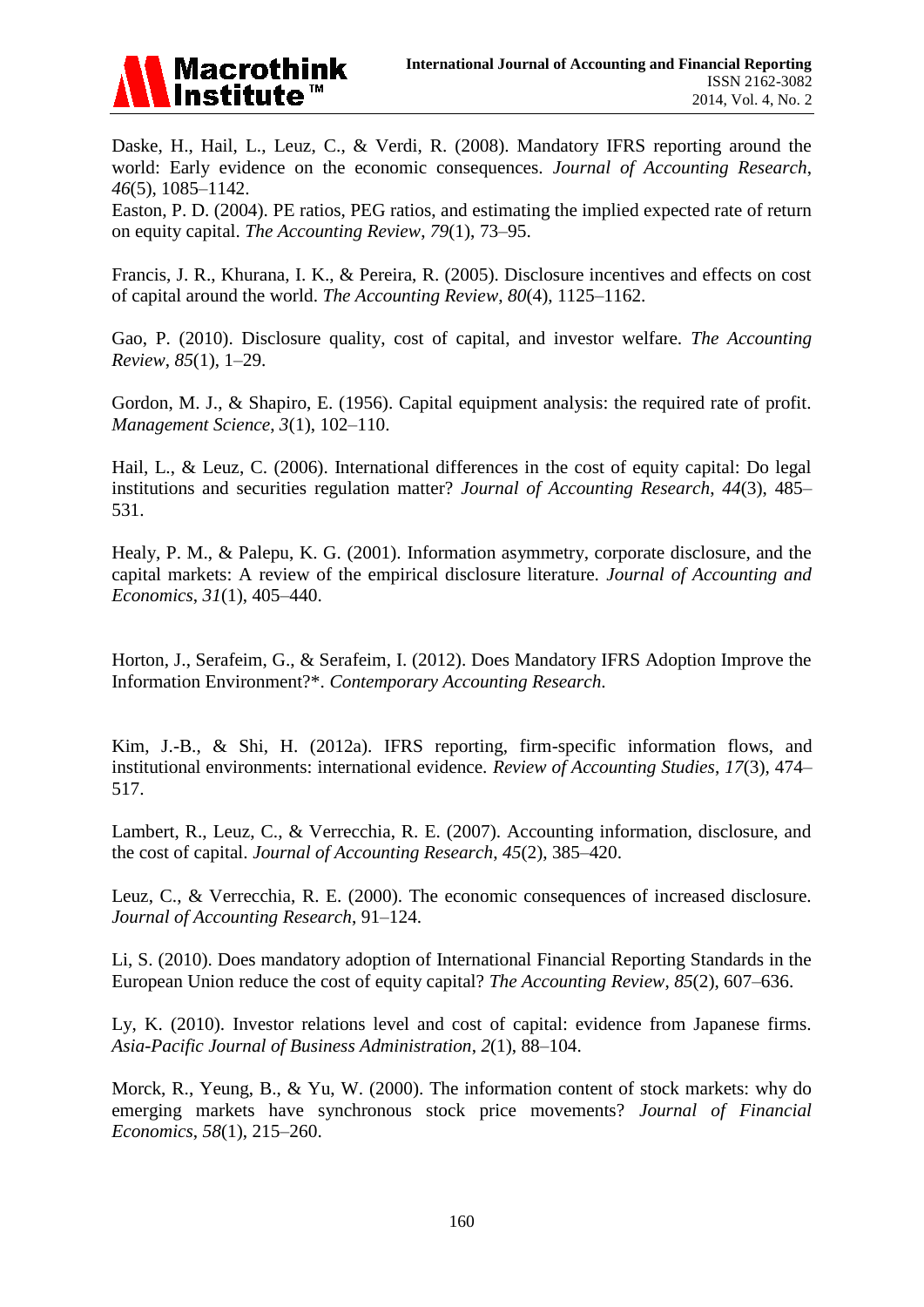

Ohlson, J. A. (1995). Earnings, book values, and dividends in equity valuation\*. *Contemporary Accounting Research*, *11*(2), 661–687.

Ohlson, J. A., & Juettner-Nauroth, B. E. (2005). Expected EPS and EPS growth as determinantsof value. *Review of Accounting Studies*, *10*(2-3), 349–365.

Piotroski, J. D., & Roulstone, D. T. (2004). The influence of analysts, institutional investors, and insiders on the incorporation of market, industry, and firm-specific information into stock prices. *The Accounting Review*, *79*(4), 1119–1151.

Prather-Kinsey, J., Jermakowicz, E., & Vongphanith, T. (2008). Capital market consequences of European firms" mandatory adoption of IFRS. In *International journal of accounting education research conference, Poland*.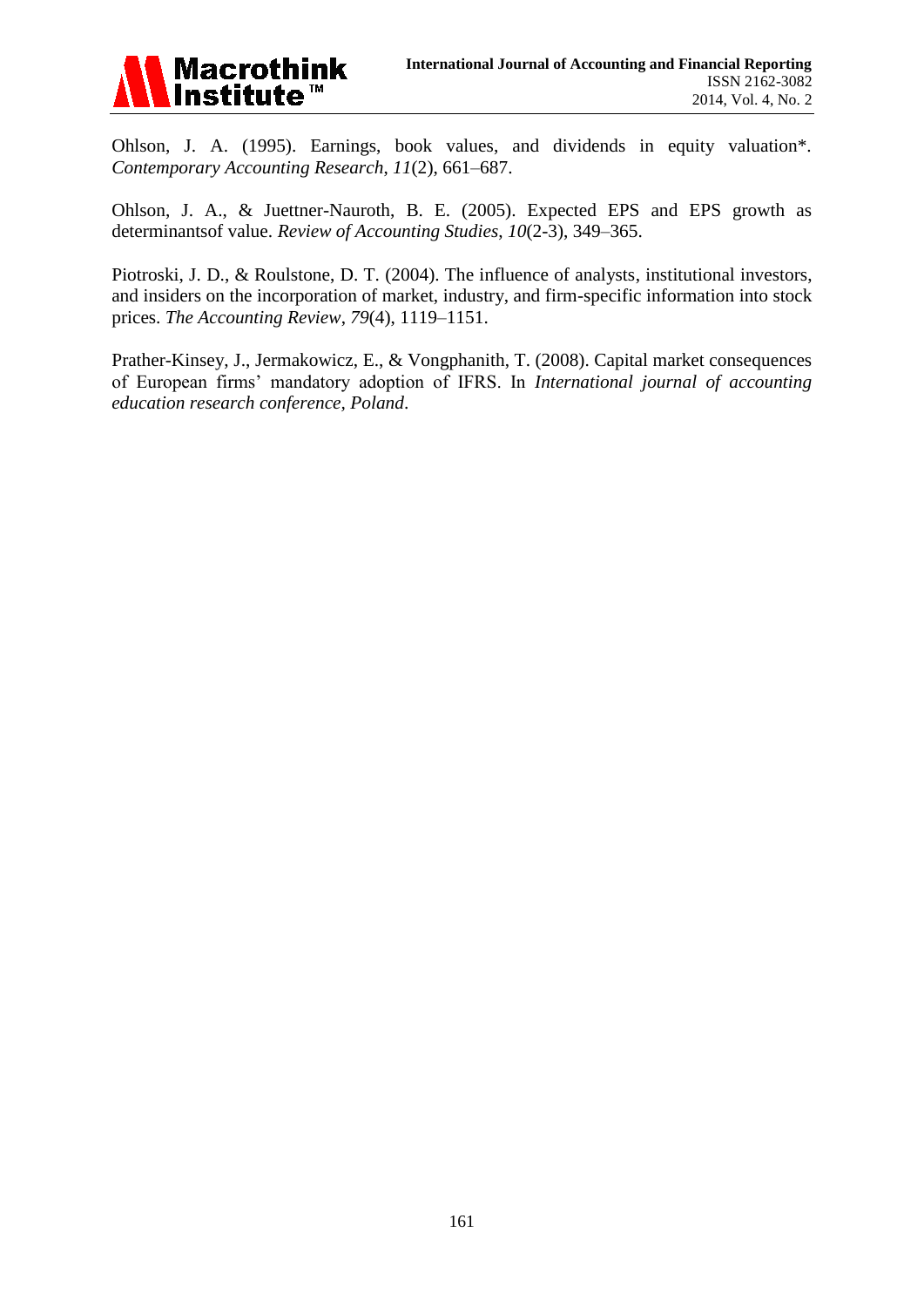

# **Appendix**

| <b>Author</b>              | <b>Period of Study</b>                          | <b>Method</b>                   | <b>Findings</b>                                                                                       |
|----------------------------|-------------------------------------------------|---------------------------------|-------------------------------------------------------------------------------------------------------|
| Leuz & Verrecchia,<br>2000 | DAX 100 listed 102<br>German companies;<br>1998 | Bv<br>volume and bid-ask spread | taking proxies such as trading After switching from German GAAP to<br>IFRS, cost of equity decreased. |
| Healy & Palepu,<br>0.001   | N.A                                             | <b>Review Paper</b>             | financial reports provide better<br><b>IFRS</b>                                                       |

# **Table1. Summary of Literature on IFRS and Cost of equity Capital**

|                                | 1998                                                                             |                                                                                                            |                                                                                                                                                |
|--------------------------------|----------------------------------------------------------------------------------|------------------------------------------------------------------------------------------------------------|------------------------------------------------------------------------------------------------------------------------------------------------|
| Healy & Palepu,<br>2001        | N.A                                                                              | <b>Review Paper</b>                                                                                        | financial reports provide better<br><b>IFRS</b><br>relevant information to investor                                                            |
| Daske & Gebhardt,<br>2006      | Austrian, German and<br>Swiss firms,                                             | disclosure<br>Comparing<br>quality<br>the<br>detailed annual<br>scores by<br>reports<br>analysis           | There is a significant increase in disclosure<br>quality after IFRS                                                                            |
| Hail & Leuz, $2006$            | 21.656 firm-years from<br>5.683 unique EU<br>firms; 2001 - 2005                  | Analysing IFRS adoption with implied<br>cost of equity and market liquidity                                | Lower cost of equity for those firms who<br>have adopted IFRS against those which<br>have not.                                                 |
| Daske, 2007a                   | About 20.500 firm-<br>month observations for<br>German companies;<br>1993 - 2002 | Comparing the<br>firms which have<br>adopting IFRS<br>started<br>voluntarily<br>before 2005 and after 2005 | No decrease in cost of equity capital after<br>mandatory adoption of IFRS for these pre<br>adopters                                            |
| Prather-Kinsey et<br>al., 2008 | 157 European<br>companies;<br>2004-2006                                          | PEG-model                                                                                                  | The introduction of IFRS increased the<br>information content making financial<br>statements more value relevant and lower<br>cost of capital. |
|                                |                                                                                  |                                                                                                            |                                                                                                                                                |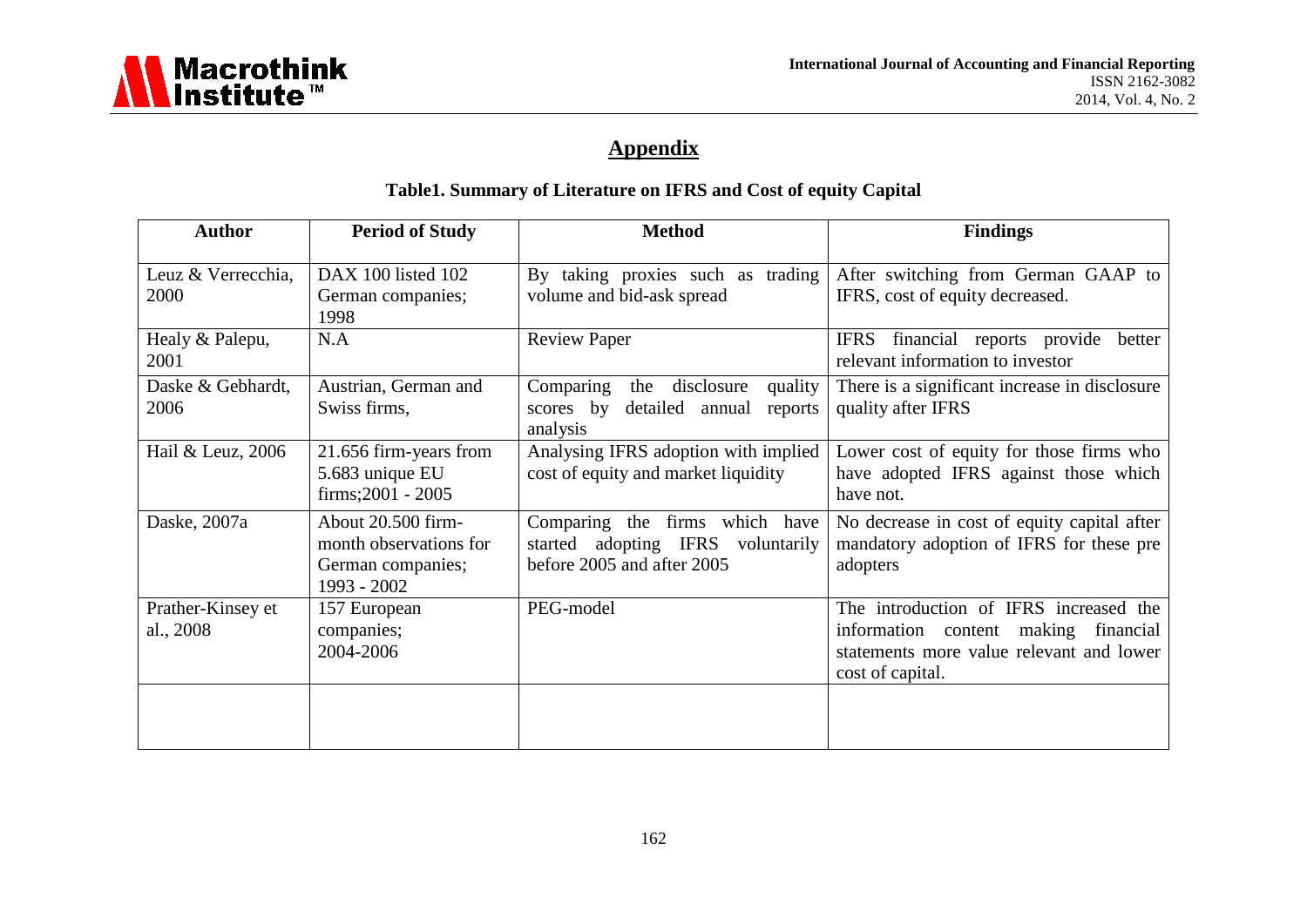

| P.O. Christensen,<br>de la Rosa, &<br>Feltham, 2010 | UK companies;<br>1996/1998 to 2001/2004                     | Earnings based valuation model                                                                                                                | Impact of IFRS on cost of equity is<br>different for different characteristics of<br>companies                                                                                               |
|-----------------------------------------------------|-------------------------------------------------------------|-----------------------------------------------------------------------------------------------------------------------------------------------|----------------------------------------------------------------------------------------------------------------------------------------------------------------------------------------------|
| P.O. Christensen et<br>al., 2010                    | 433 German<br>companies; 1998 - 2005                        | Constructs for accounting standard i.e.<br>earning management, loss recognition,<br>etc are examined.                                         | Higher accounting quality found<br>for<br>voluntary adopters of IFRS adoption                                                                                                                |
| H. Christensen et<br>al., 2008                      | 17 European Countries<br>form period $1995$ to $2006$       | PEG model                                                                                                                                     | Impact of IFRS on cost of equity has<br>mixed evidences for firms with different<br>incentive motives of adoption.                                                                           |
| Daske, 2007b                                        | 26 Countries around the<br>world;<br>$2001 - 2005$          | Calculated change in cost of equity,<br>Tobin's Q and liquidity                                                                               | There is a decrease in cost just before<br>mandatory announcement date expecting<br>the economic consequences of adoption by<br>the market                                                   |
| Daske, Hail, Leuz,<br>& Verdi, 2008                 | International companies<br>around the world;<br>1990 - 2005 | Firms are classified according to their<br>reporting incentive as label adopters or<br>serious adopters and are examined for<br>IFRS adoption | influence<br>firms<br>Great<br>by<br>having<br>commitments for transparency instead of<br>IFRS adoption.<br>Serious adopters-decrease in cost<br>Label adopters-Little evidence of reduction |
| Li, 2010                                            | 1.084 EU firms<br>1995 - 2006                               | Taking the average of four type of cost<br>of equity measures                                                                                 | adoption of IFRS-<br>After<br>Enhanced<br>comparability and increased<br>disclosure<br>Cost of equity capital reduced, but only in<br>countries with strong legal enforcement                |
| Kim & Shi, 2012                                     | 34 countries<br>1998 - 2004                                 | Comparing voluntary adopting firms<br>and non-adopting firms in the same<br>period                                                            | Low cost of equity for voluntary adopters<br>of IFRS and effect of reduction is more in<br>with<br>weak<br>institutional<br>countries<br>infrastructures                                     |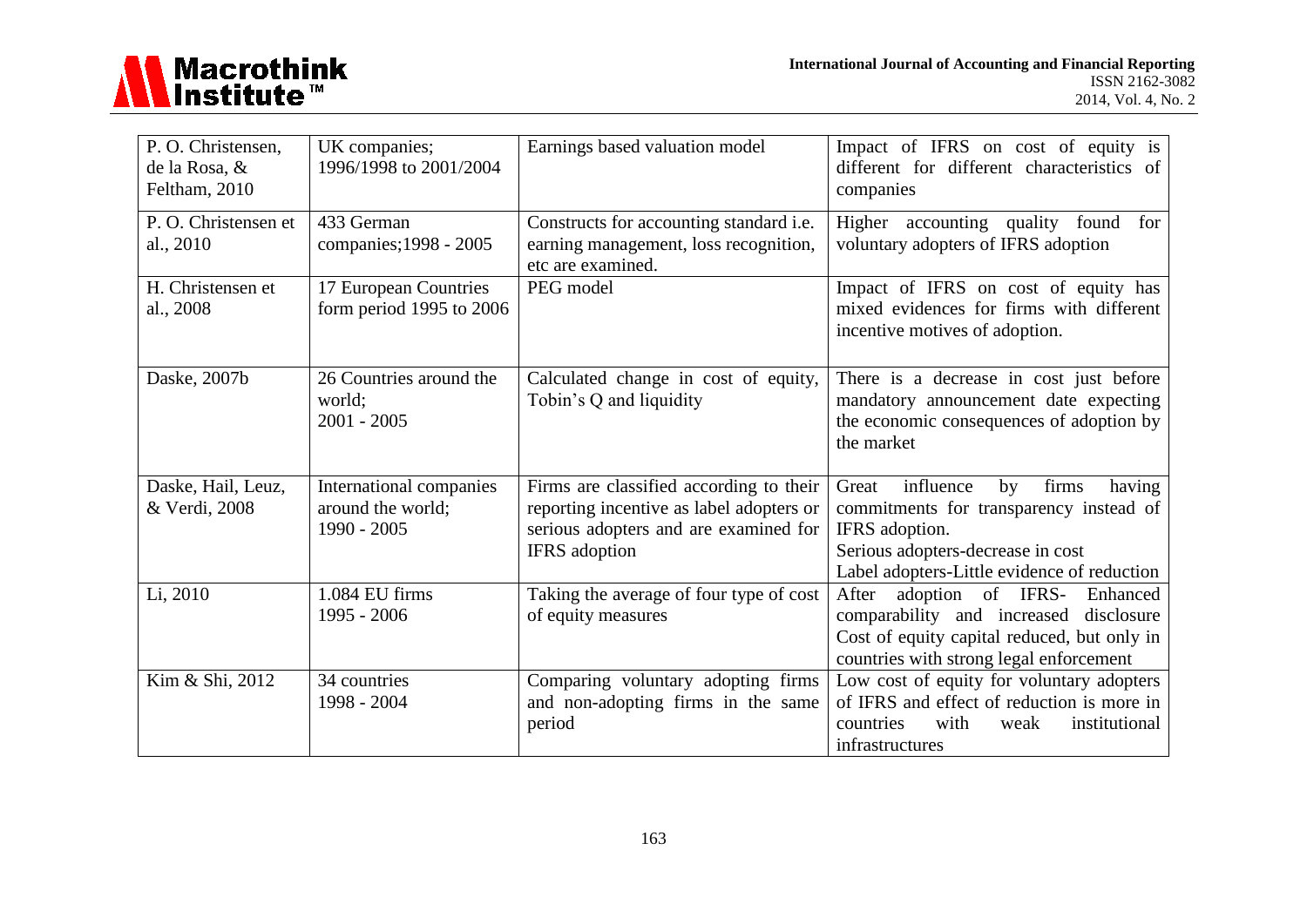|                 | <b>Total Sample</b> |               |                  | <b>Before IFRS</b> |                          |                  | After IFRS  |                          |                  |  |
|-----------------|---------------------|---------------|------------------|--------------------|--------------------------|------------------|-------------|--------------------------|------------------|--|
|                 | $(2006 - 2011)$     |               |                  |                    | $(2006 - 2008)$          |                  |             | $(2009 - 2011)$          |                  |  |
| <b>Variable</b> | <b>Mean</b>         | <b>Median</b> | <b>Stand.dev</b> | <b>Mean</b>        | <b>Median</b>            | <b>Stand.dev</b> | <b>Mean</b> | <b>Median</b>            | <b>Stand.dev</b> |  |
| <b>COEC</b>     | 0.188               | 0.1307        | 0.1985           | 0.1874             | 0.1302                   | 0.1912           | 0.1886      | 0.1333                   | 0.2063           |  |
| <b>FSALE</b>    | 6.6999              | -             | 18.5798          | 6.9148             | $\overline{\phantom{0}}$ | 18.5027          | 6.4849      | $\overline{\phantom{0}}$ | 18.7317          |  |
| <b>LOGTA</b>    | 6.5987              | 6.4288        | 1.129            | 6.4934             | 6.1993                   | 1.0924           | 6.704       | 6.5883                   | 1.1595           |  |
| <b>RETV</b>     | 40.858              | 39.95         | 19.442           | 42.282             | 39.025                   | 26.3134          | 39.434      | 40.535                   | 7.9167           |  |
| <b>LEVG</b>     | 27.268              | 23.535        | 21.9383          | 28.59              | 25.45                    | 22.6792          | 25.946      | 20.955                   | 21.1839          |  |

### **Table 2. Descriptive Statistics IFRS and Cost of equity -China**

Note: WhereCOEC- Cost of equity Capital, FSALE-Percentage of Foreign Sale, LOGTA-log (Total Assets),

RETV-Return Variability, LEV-Leverage

### **Table 3. Descriptive Statistics**

### **IFRS and Cost of equity –Hong Kong**

|                 | <b>Total Sample</b><br>$(2006 - 2011)$ |                          |                  | <b>Before IFRS</b><br>$(2006 - 2008)$ |                          |                  | <b>After IFRS</b><br>$(2009 - 2011)$ |                          |                  |
|-----------------|----------------------------------------|--------------------------|------------------|---------------------------------------|--------------------------|------------------|--------------------------------------|--------------------------|------------------|
| <b>Variable</b> | <b>Mean</b>                            | <b>Median</b>            | <b>Stand.dev</b> | <b>Mean</b>                           | <b>Median</b>            | <b>Stand.dev</b> | <b>Mean</b>                          | <b>Median</b>            | <b>Stand.dev</b> |
| <b>COEC</b>     | 0.33246                                | 0.20783                  | 0.39958          | 0.36778                               | 0.22754                  | 0.42876          | 0.29715                              | 0.20139                  | 0.3665           |
| <b>FSALE</b>    | 22,3577                                | $\overline{\phantom{a}}$ | 38.68896         | 20.9053                               | $\overline{\phantom{a}}$ | 37.41148         | 23.8102                              | $\overline{\phantom{a}}$ | 40.0297          |
| <b>LOGTA</b>    | 28.1918                                | 23.7468                  | 27.22471         | 29.2169                               | 20.2281                  | 34.40289         | 27.1666                              | 25.1296                  | 17.4046          |
| <b>RETV</b>     | 19.066                                 | 17.29                    | 16.79582         | 21.3915                               | 20.61                    | 17.0295          | 16.7988                              | 10.78                    | 16.31762         |
| <b>LEV</b>      | 6.05486                                | 5.98293                  | 0.82641          | 5.83057                               | 5.80414                  | 0.81487          | 6.27916                              | 6.22858                  | 0.77857          |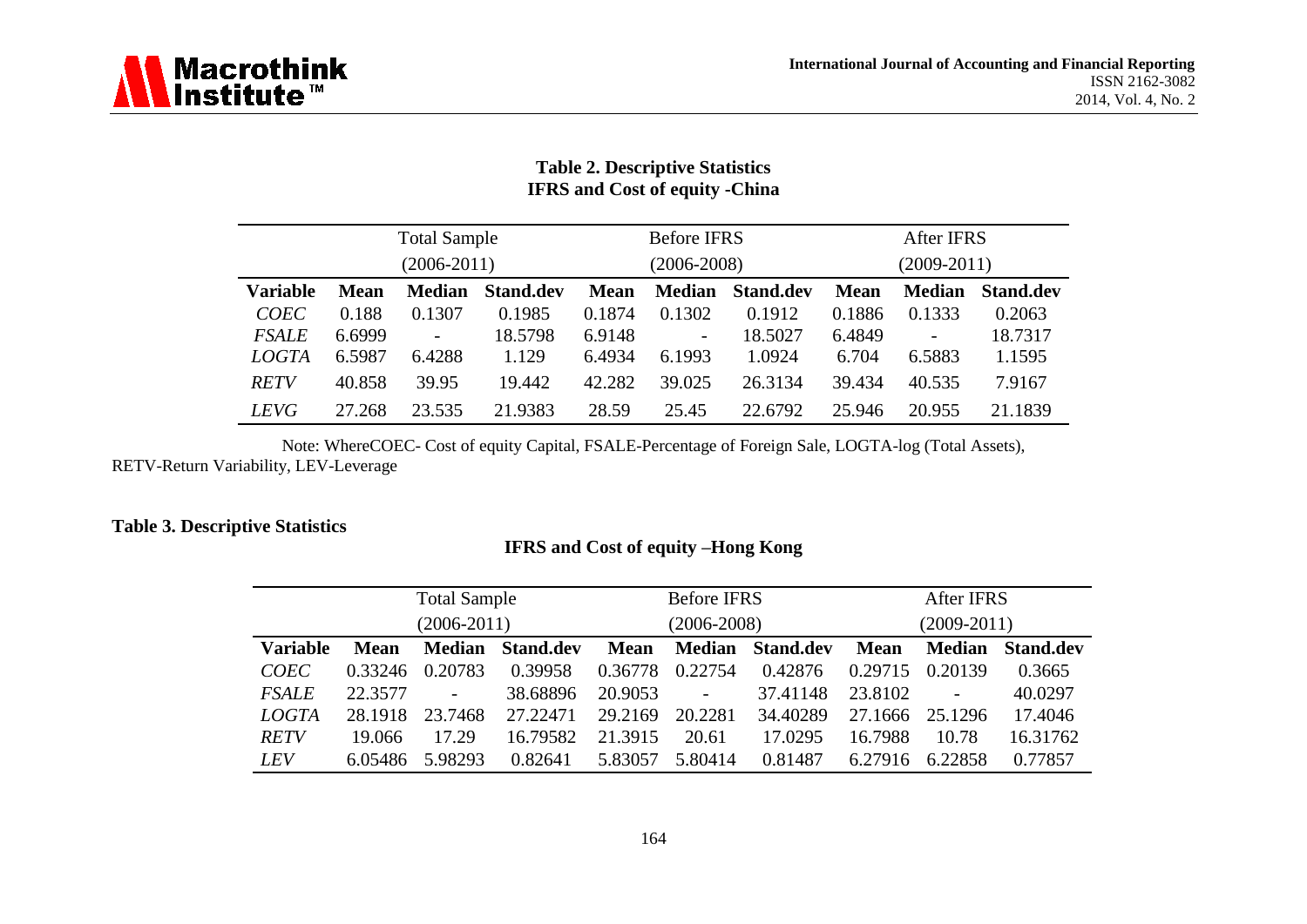

Note: WhereCOEC- Cost of equity Capital, FSALE-Percentage of Foreign Sale, LOGTA-log (Total Assets), RETV-Return Variability, LEV-Leverage

| Table 4.<br><b>Statistics</b> | <b>Total Sample</b> |             |                          |                  | <b>Before IFRS</b> |                 |                  | After IFRS  |                          |                  |               |
|-------------------------------|---------------------|-------------|--------------------------|------------------|--------------------|-----------------|------------------|-------------|--------------------------|------------------|---------------|
| <b>IFRS</b> and               |                     |             | $(2006 - 2011)$          |                  |                    | $(2006 - 2008)$ |                  |             | $(2009 - 2011)$          |                  | Cost of       |
|                               | Variable            | <b>Mean</b> | <b>Median</b>            | <b>Stand.dev</b> | <b>Mean</b>        | <b>Median</b>   | <b>Stand.dev</b> | <b>Mean</b> | <b>Median</b>            | <b>Stand.dev</b> | <b>Israel</b> |
|                               | <b>COEC</b>         | 0.38276     | 0.2507                   | 0.543267         | 0.33484            | 0.23988         | 0.4622164        | 0.43068     | 0.26744                  | 0.6119499        |               |
|                               | <b>FSALE</b>        | 4.56167     | $\overline{\phantom{0}}$ | 17.50729         | 3.304              | $-$             | 15.08533         | 5.81933     | $\overline{\phantom{a}}$ | 19.61705         |               |
|                               | <b>LOGTA</b>        | 63.5991     | 23.9113                  | 127.1213         | 63.216             | 24.618          | 112.7335         | 63.9822     | 22.8607                  | 140.5215         |               |
|                               | <b>RETV</b>         | 612.85      | 31.905                   | 4878.037         | 977.201            | 31.29           | 6746.59          | 248.498     | 32.1                     | 1416.415         |               |
|                               | <b>LEV</b>          | 5.49709     | 5.42448                  | 0.569403         | 5.4597             | 5.37856         | 0.5561562        | 5.53448     | 5.49013                  | 0.5822674        |               |

Note: WhereCOEC- Cost of equity Capital, FSALE-Percentage of Foreign Sale, LOGTA-log (Total Assets),

RETV-Return Variability, LEV-Leverage

|                 |             | <b>Total Sample</b> |                  | <b>Before IFRS</b> |                   |                  | After IFRS      |                          |                  |  |
|-----------------|-------------|---------------------|------------------|--------------------|-------------------|------------------|-----------------|--------------------------|------------------|--|
|                 |             | $(2006 - 2011)$     |                  | $(2006 - 2008)$    |                   |                  | $(2009 - 2011)$ |                          |                  |  |
| <b>Variable</b> | <b>Mean</b> | <b>Median</b>       | <b>Stand.dev</b> | <b>Mean</b>        | <b>Median</b>     | <b>Stand.dev</b> | <b>Mean</b>     | <b>Median</b>            | <b>Stand.dev</b> |  |
| <b>COEC</b>     | 0.46153     | 0.18992             | 1.156078         | 0.5398             | 0.19486           | 1.49149          | 0.38326         | 0.18977                  | 0.66883          |  |
| <b>FSALE</b>    | 3.75812     | $\qquad \qquad -$   | 12.06386         | 2.55192            | $\qquad \qquad -$ | 8.2357           | 4.96433         | $\overline{\phantom{a}}$ | 14.884           |  |
| <b>LOGTA</b>    | 5.09581     | 5.16637             | 0.921735         | 4.95061            | 5.06709           | 0.9989           | 5.24102         | 5.2685                   | 0.81608          |  |
| <b>RETV</b>     | 37.946      | 40.535              | 14.53418         | 38.3206            | 41.74             | 14.99363         | 37.5714         | 39.84                    | 14.1126          |  |
| LEV             | 22.3817     | 14.245              | 23.92738         | 21.518             | 12.225            | 24.56757         | 23.2454         | 15.475                   | 23.3405          |  |

## **Table 5. Descriptive Statistics IFRS and Cost of equity –Philippines**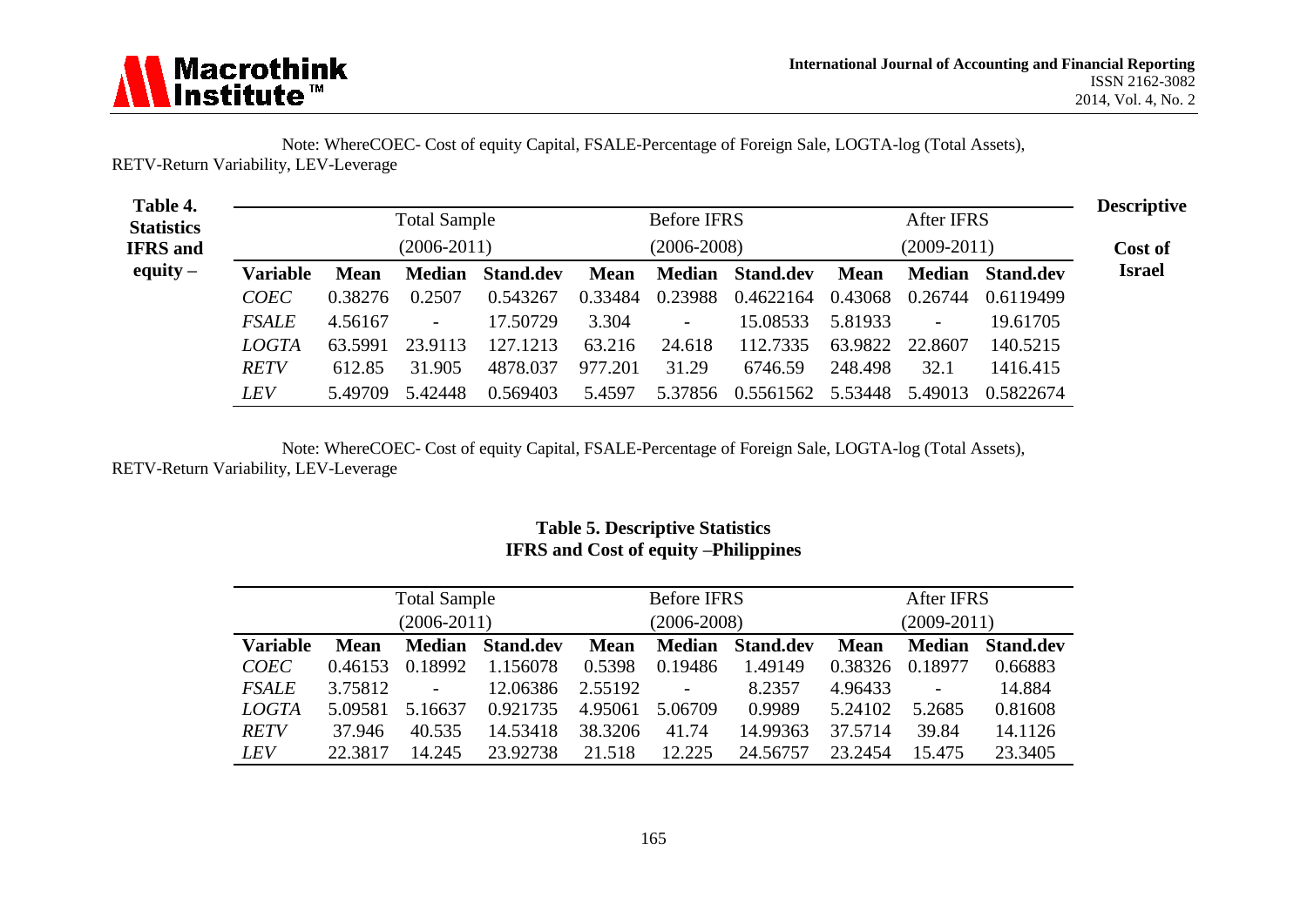

Note: WhereCOEC- Cost of equity Capital, FSALE-Percentage of Foreign Sale, LOGTA-log (Total Assets),

RETV-Return Variability, LEV-Leverage

|               | <b>COEC</b>            | <b>ADIFRS</b>         | <b>LOGTA</b>          | <b>LEVG</b>           | <b>FSALE</b>       | <b>RETV</b>  | CL           |
|---------------|------------------------|-----------------------|-----------------------|-----------------------|--------------------|--------------|--------------|
| <b>COEC</b>   | 1                      |                       |                       |                       |                    |              |              |
| <b>ADIFRS</b> | 0.0032<br>(0.9603)     | $\mathbf{1}$          |                       |                       |                    |              |              |
|               | 0.0844                 | 0.0934                | $\mathbf{1}$          |                       |                    |              |              |
| LOGTA         | (0.1927)               | (0.1489)              |                       |                       |                    |              |              |
| <b>LEVG</b>   | $0.2922**$<br>(0.0000) | $-0.0604$<br>(0.3517) | 0.0439<br>(0.4987)    | $\mathbf{1}$          |                    |              |              |
| <b>FSALE</b>  | 0.018                  | $-0.0116$             | 0.0329                | $-0.0218$             | $\mathbf{1}$       |              |              |
|               | (0.7813)               | (0.8582)              | (0.6119)              | (0.7300)              |                    |              |              |
| <b>RETV</b>   | $-0.0281$<br>(0.6652)  | $-0.0734$<br>(0.2574) | $-0.0433$<br>(0.5044) | $-0.0773$<br>(0.2300) | 0.0545<br>(0.4010) | $\mathbf{1}$ |              |
|               |                        |                       |                       |                       |                    |              |              |
| CL            | 0.0655                 |                       | $0.5241**$            | $-0.1242**$           | $-0.1507**$        | $-0.0556$    | $\mathbf{1}$ |
|               | (0.3124)               |                       | (0.0000)              | (0.0500)              | (0.0195)           | (0.3909)     |              |

### **Table 6 .Correlation Matrix IFRS and Cost of Equity-China**

Note: Table Above represents correlation coefficients and p-values, and places an asterisk (\*\*) next to the coefficients only when the p-value is .05 or lower. The numbers in parenthesis below each coefficient variable are the p-values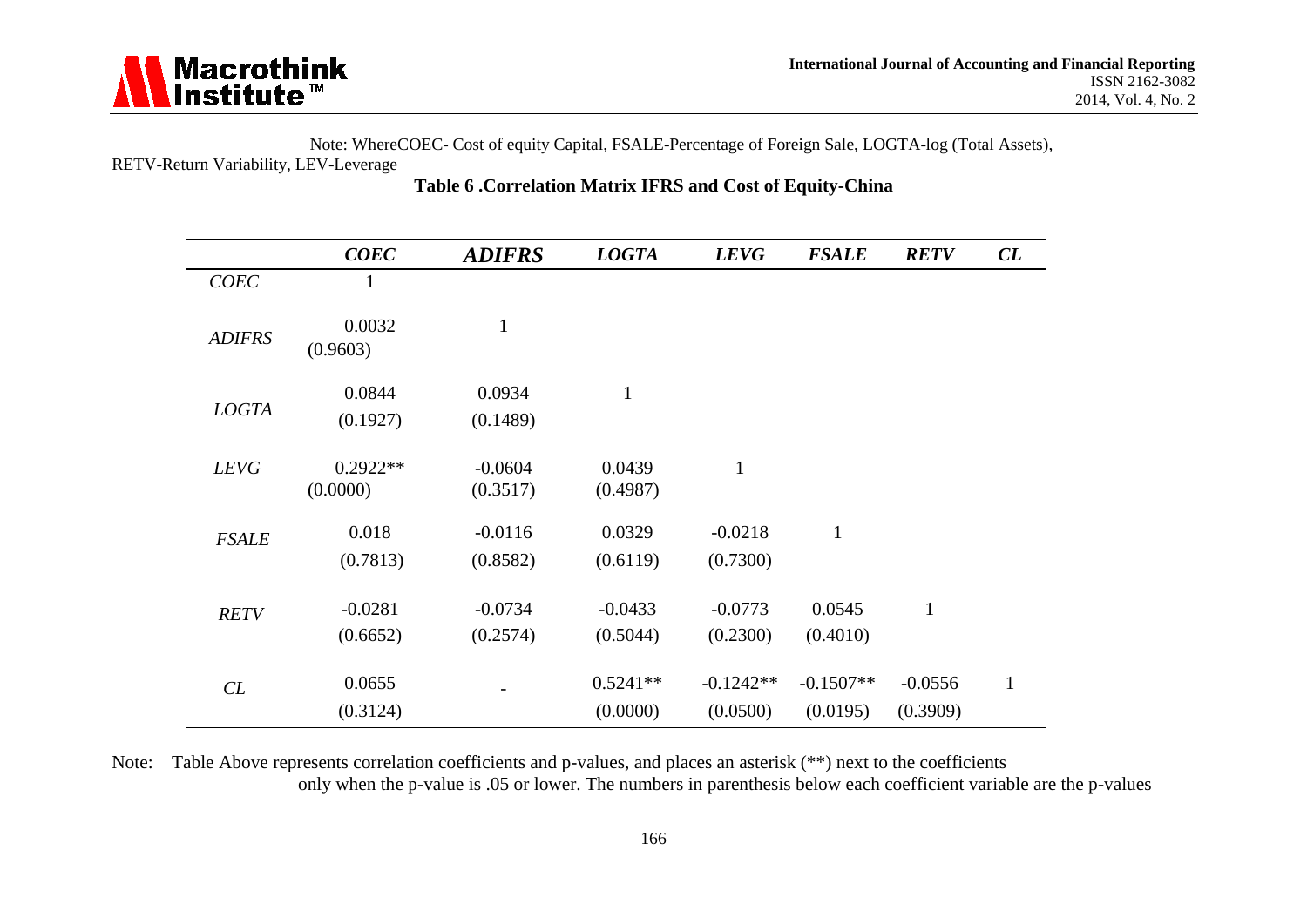

|               | <b>COEC</b>             | <b>ADIFRS</b>          | <b>LOGTA</b>          | <b>LEVG</b>           | <b>FSALE</b>           | <b>RETV</b>            | CL           |
|---------------|-------------------------|------------------------|-----------------------|-----------------------|------------------------|------------------------|--------------|
| <b>COEC</b>   | $\mathbf{1}$            |                        |                       |                       |                        |                        |              |
| <b>ADIFRS</b> | $-0.0886$<br>(0.0015)   | $\mathbf{1}$           |                       |                       |                        |                        |              |
| <b>LOGTA</b>  | $-0.1371**$<br>(0.0338) | $0.2720**$<br>(0.000)  | $\mathbf{1}$          |                       |                        |                        |              |
| <b>LEVG</b>   | $-0.0034$<br>(0.9583)   | $-0.1370**$<br>(0.035) | $0.3701**$<br>(0.000) | $\mathbf{1}$          |                        |                        |              |
| <b>FSALE</b>  | 0.0228<br>(0.725)       | 0.0376<br>(0.5619)     | $-0.0221$<br>(0.7335) | 0.0963<br>(0.1394)    | $\mathbf{1}$           |                        |              |
| <b>RETV</b>   | $-0.1061$<br>(0.101)    | $-0.0377$<br>(0.5607)  | 0.0794<br>(0.2205)    | 0.0075<br>(0.9086)    | 0.0288<br>(0.657)      | $\mathbf{1}$           |              |
| CL            | $-0.1163$<br>(0.072)    | $-0.0212$<br>(0.7442)  | $0.2772**$<br>(0.000) | $-0.0927$<br>(0.1549) | $0.1731**$<br>(0.0072) | $0.2502**$<br>(0.0001) | $\mathbf{1}$ |

## **Table 7 .Correlation Matrix IFRS and Cost of Equity-Hong Kong**

Note: Table Above represents correlation coefficients and p-values, and places an asterisk (\*\*) next to the coefficients only when the p-value is .05 or lower. The numbers in parenthesis below each coefficient variable are the p-values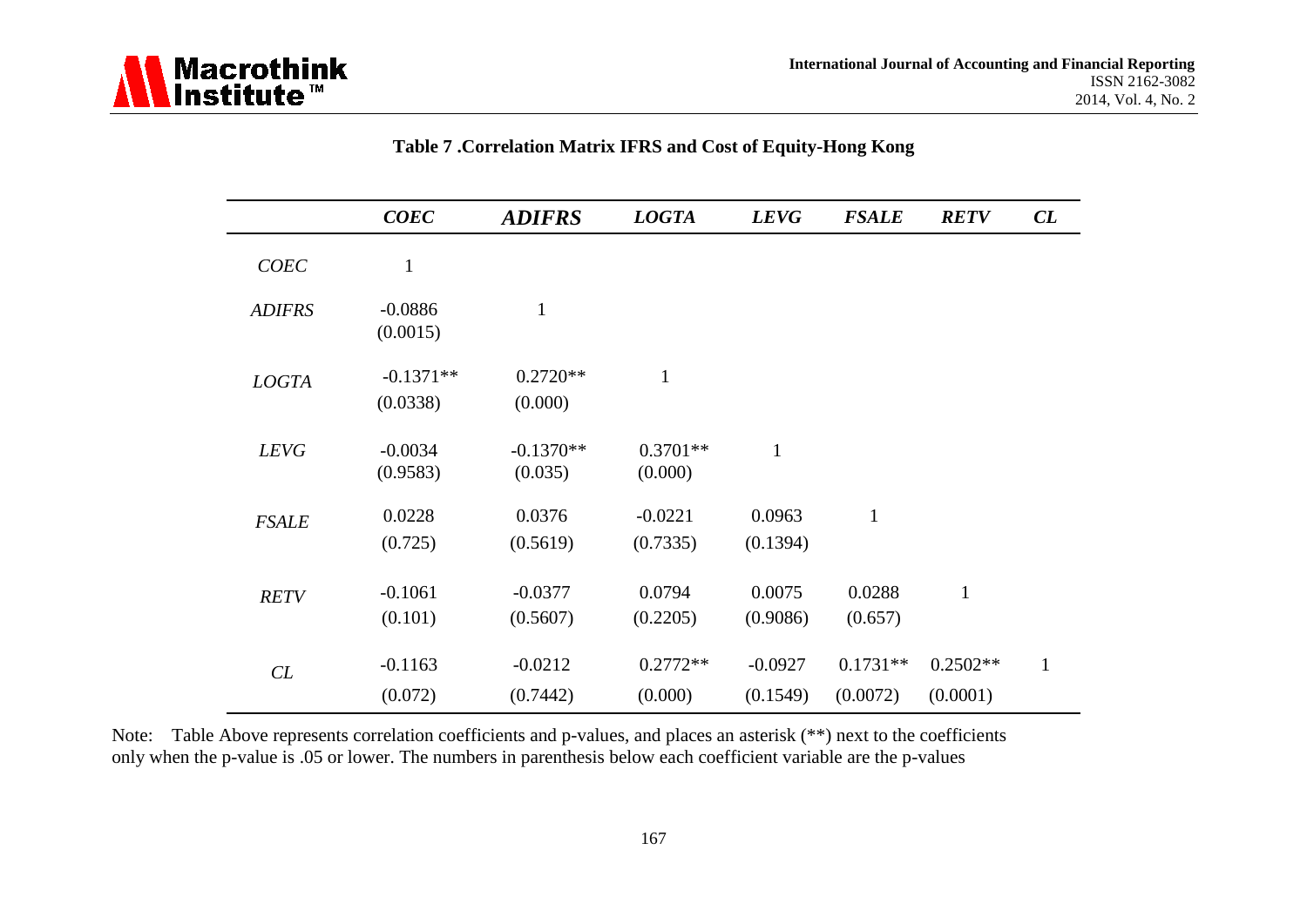

|               | <b>COEC</b>           | <b>ADIFRS</b>        | <b>LOGTA</b>           | <b>LEVG</b>           | <b>FSALE</b>          | <b>RETV</b>          | CL           |
|---------------|-----------------------|----------------------|------------------------|-----------------------|-----------------------|----------------------|--------------|
| COEC          | 1                     |                      |                        |                       |                       |                      |              |
| <b>ADIFRS</b> | 0.0884<br>(0.1723)    | $\mathbf{1}$         |                        |                       |                       |                      |              |
| <b>LOGTA</b>  | 0.0471<br>(0.4677)    | 0.0658<br>(0.319)    | $\mathbf{1}$           |                       |                       |                      |              |
| <b>LEVG</b>   | 0.0717<br>(0.2684)    | $-0.0748$<br>(0.248) | $0.1549**$<br>(0.0163) | $\mathbf{1}$          |                       |                      |              |
| <b>FSALE</b>  | $-0.0532$<br>(0.4115) | 0.072<br>(0.2666)    | 0.0337<br>(0.6034)     | $-0.031$<br>(0.6324)  | $\mathbf{1}$          |                      |              |
| <b>RETV</b>   | $-0.0795$<br>(0.2195) | 0.003<br>(0.9629)    | $0.2714**$<br>(0.000)  | 0.0073<br>(0.911)     | $-0.0715$<br>(0.2702) | $\mathbf{1}$         |              |
| CL            | $-0.0029$<br>(0.9638) |                      | $-0.3054**$<br>(0.000) | $-0.0345$<br>(0.5947) | $0.4214**$<br>(0.000) | $-0.111$<br>(0.0863) | $\mathbf{1}$ |

### **Table 8 .Correlation Matrix IFRS and Cost of Equity-Israel**

Note: Table Above represents correlation coefficients and p-values, and places an asterisk (\*\*) next to the coefficients only when the p-value is .05 or lower. The numbers in parenthesis below each coefficient variable are the p-values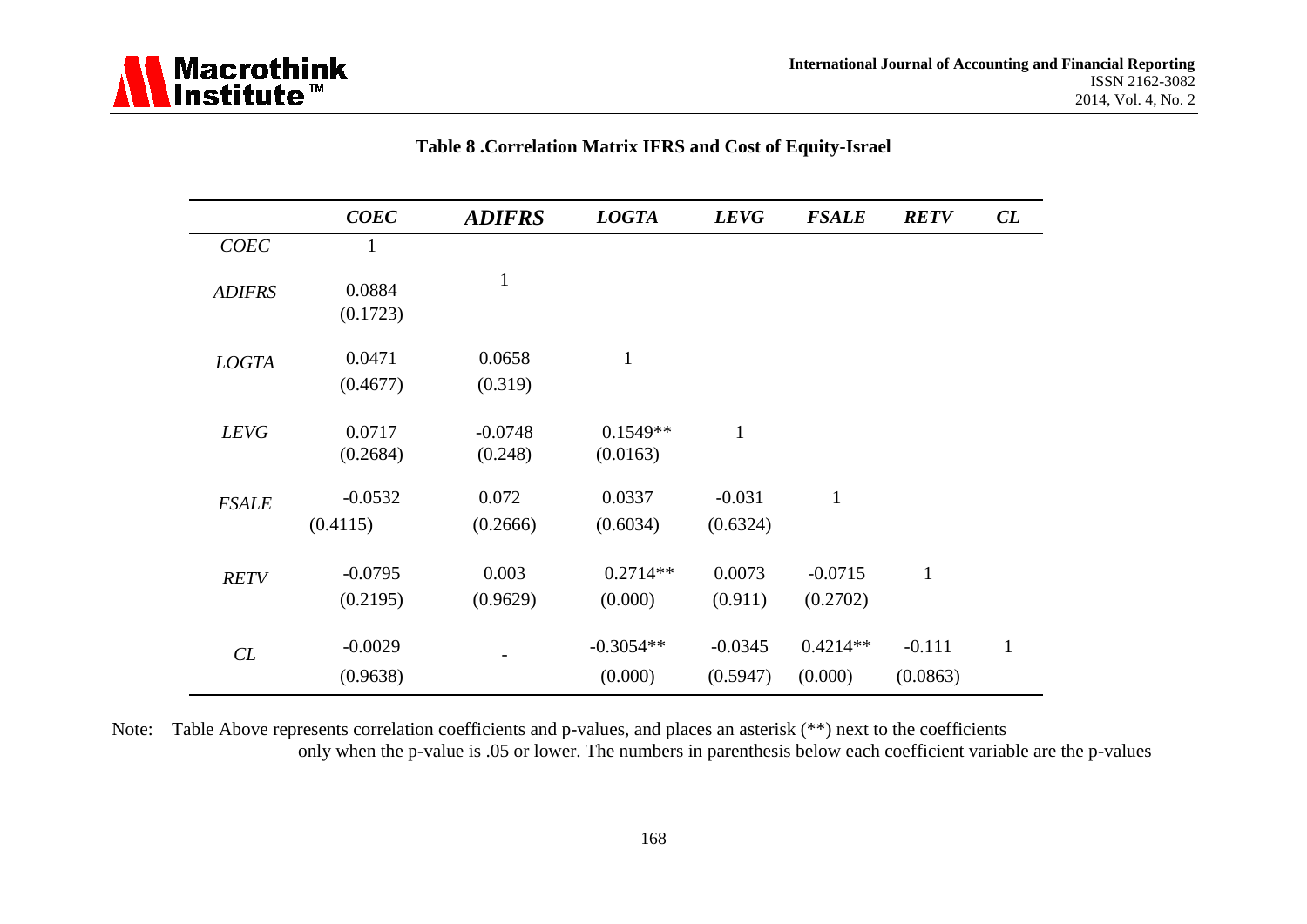

|               | <b>COEC</b>            | <b>ADIFRS</b>          | <b>LOGTA</b>           | <b>LEVG</b>           | <b>FSALE</b>        | <b>RETV</b>            | CL           |
|---------------|------------------------|------------------------|------------------------|-----------------------|---------------------|------------------------|--------------|
| <b>COEC</b>   | 1                      |                        |                        |                       |                     |                        |              |
| <b>ADIFRS</b> | $-0.0678$<br>(0.0052)  | $\mathbf{1}$           |                        |                       |                     |                        |              |
| <b>LOGTA</b>  | $0.1833**$<br>(0.0044) | $0.1579**$<br>(0.0144) | $\mathbf{1}$           |                       |                     |                        |              |
| <b>LEVG</b>   | $-0.0199$<br>(0.7592)  | 0.0362<br>(0.5771)     | $0.2047**$<br>(0.0014) | $\mathbf{1}$          |                     |                        |              |
| <b>FSALE</b>  | 0.0096<br>(0.8823)     | 0.1002<br>(0.1216)     | 0.0625<br>(0.3352)     | 0.0152<br>(0.8144)    | $\mathbf{1}$        |                        |              |
| <b>RETV</b>   | 0.1148<br>(0.0759)     | $-0.0258$<br>(0.6906)  | $0.1515**$<br>(0.0189) | $-0.0094$<br>(0.8842) | 0.0172<br>(0.7907)  | $\mathbf{1}$           |              |
| CL            | 0.0062<br>(0.9238)     |                        | $0.1556**$<br>(0.0158) | 0.0121<br>(0.8526)    | $-0.05$<br>(0.4408) | $0.2079**$<br>(0.0012) | $\mathbf{1}$ |

### **Table 9 .Correlation Matrix IFRS and Cost of Equity-Philippines**

 Note: Table Above represents correlation coefficients and p-values, and places an asterisk (\*\*) next to the coefficients only when the p-value is .05 or lower. The numbers in parenthesis below each coefficient variable are the p-values